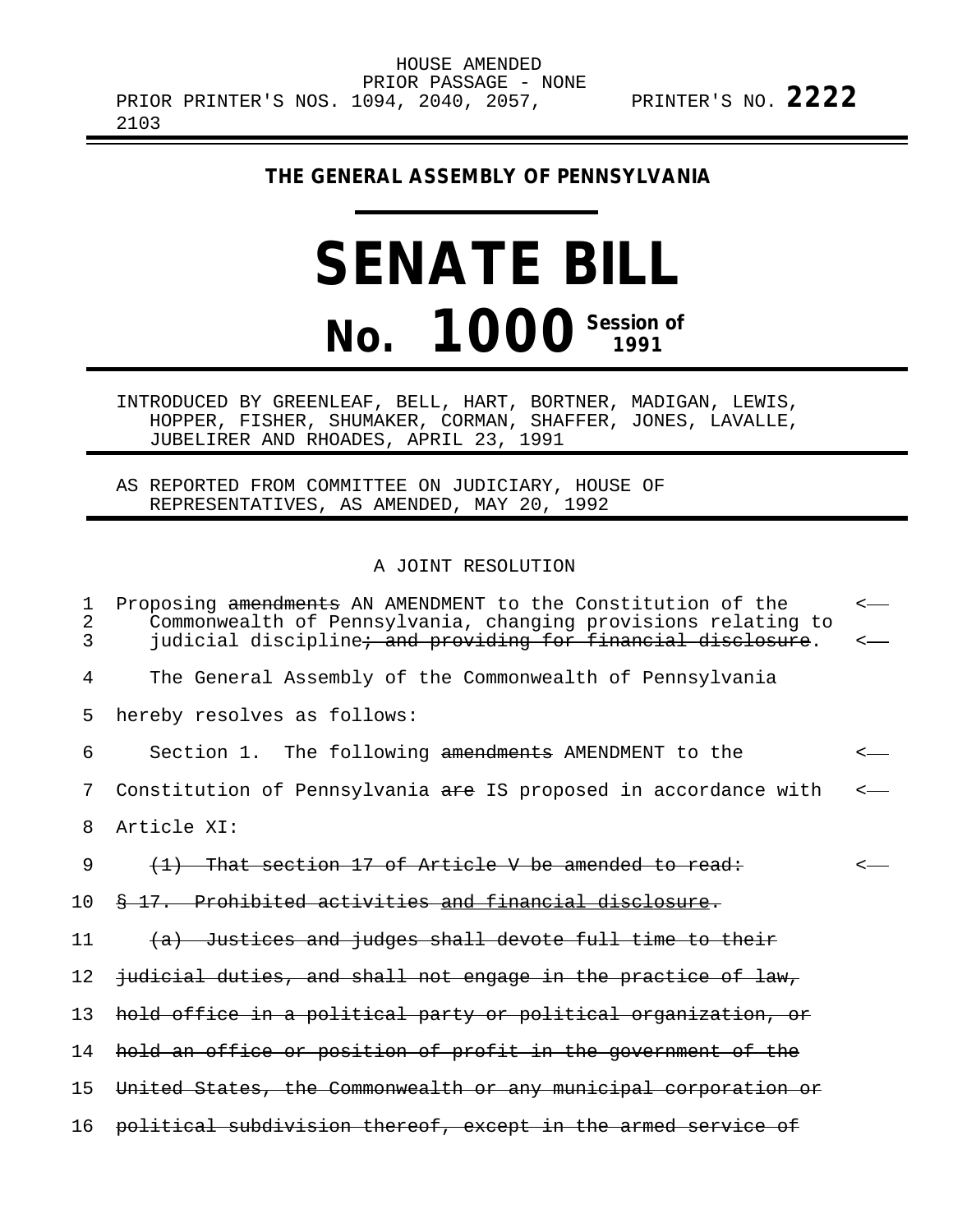1 the United States or the Commonwealth.

2 (b) Justices and judges shall not engage in any activity 3 prohibited by law and shall not violate any canon of legal or 4 judicial ethics prescribed by the Supreme Court. Justices of the 5 peace shall be governed by rules or canons which shall be 6 prescribed by the Supreme Court. 7 (c) No justice, judge or justice of the peace shall be paid 8 or accept for the performance of any judicial duty or for any 9 service connected with his office, any fee, emolument or 10 perquisite other than the salary and expenses provided by law. 11 (d) No duties shall be imposed by law upon the Supreme Court 12 or any of the justices thereof or the Superior Court or any of 13 the judges thereof, except such as are judicial, nor shall any 14 of them exercise any power of appointment except as provided in 15 this Constitution. 16 (e) The Supreme Court shall promulgate financial disclosure 17 requirements for all justices, judges, justices of the peace and 18 other officers or employees of the unified judicial system which 19 shall provide for no less financial disclosure than provided by 20 <del>law for members of the General Assembly. In addition, such</del> 21 disclosure shall include that information deemed necessary for 22 the fair and impartial administration of justice. These 23 requirements shall prohibit any justice, judge, justice of the 24 peace or other officer or employee of the system from taking the 25 oath of office or entering or continuing upon his or her duties 26 or receiving compensation from public funds unless he or she has 27 complied with such financial disclosure requirements. 28  $(2)$  (1) That section 18 of Article V be amended to read:  $\leftarrow$ 29 [§ 18. Suspension, removal, discipline and compulsory

30 retirement.

19910S1000B2222 - 2 -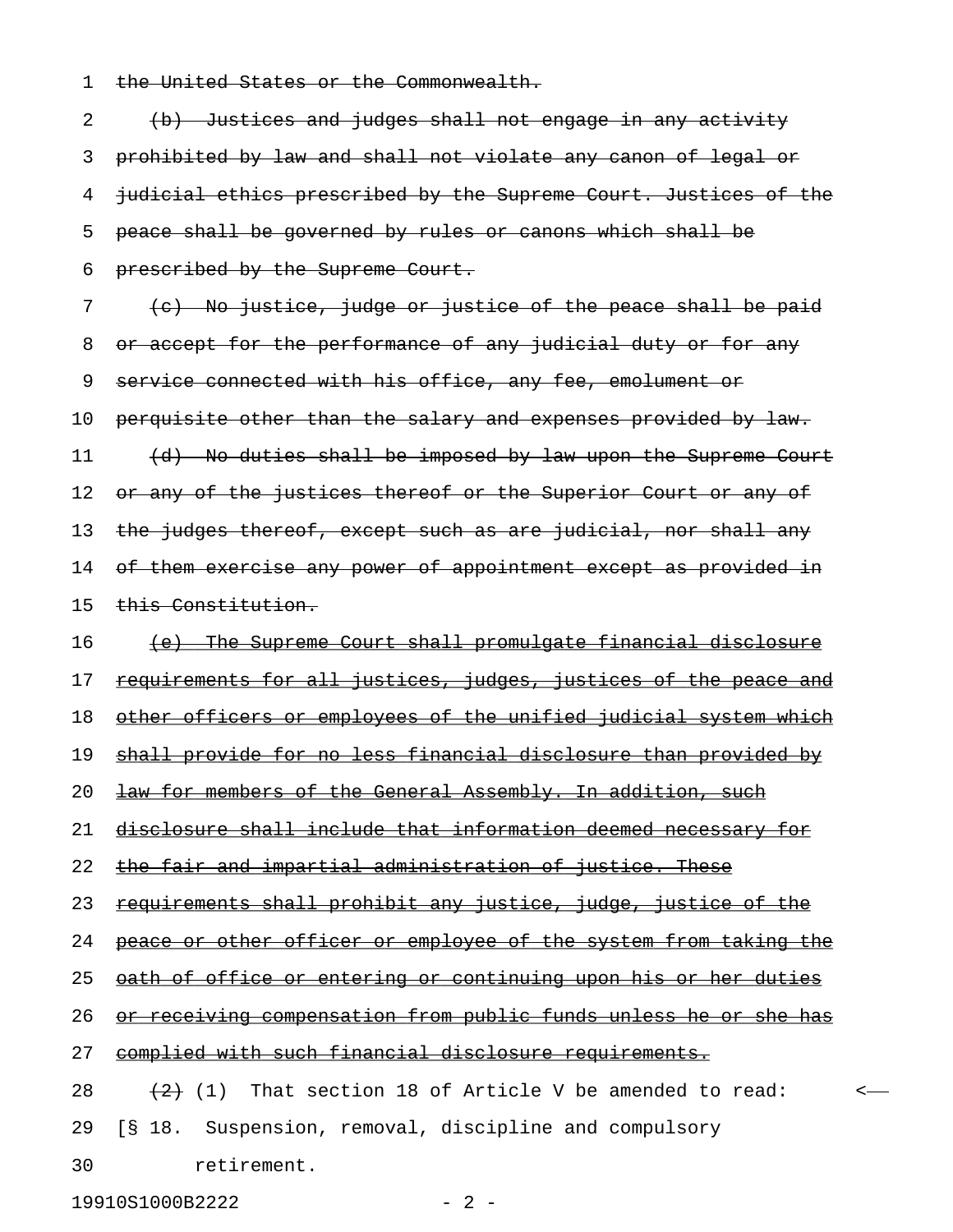1 (a) There shall be a Judicial Inquiry and Review Board 2 having nine members as follows: three judges of the courts of 3 common pleas from different judicial districts and two judges of 4 the Superior Court, all of whom shall be selected by the Supreme 5 Court; and two non-judge members of the bar of the Supreme Court 6 and two non-lawyer electors, all of whom shall be selected by 7 the Governor.]

#### 8 § 18. Judicial Conduct Board.

9 (a) There shall be a Judicial Conduct Board within the 10 executive branch, which shall be composed of a total of 11 11 members as follows: two active judges of the court of common 12 pleas appointed by the Supreme Court, one active judge of an 13 appellate court appointed by the Supreme Court, one active 14 justice of the peace appointed by the Supreme Court, two non-15 judge members of the bar of the Supreme Court appointed by the 16 Governor and five non lawyer electors appointed by the Governor. 17 All members of the Judicial Conduct Board shall be appointed by 18 the respective appointing authority, with the advice and consent 19 of a majority of the members elected to the Senate in 20 conformance with the provisions of section 8 of Article IV of 21 this Constitution. 22 (b) [The] Except for the initial appointees whose terms 23 shall be provided by the schedule to this amendment, the members 24 shall serve for terms of four years, provided that a member, 25 rather than his or her successor, shall continue to participate 26 in any hearing in progress at the end of [his term.] this term. 27 All members shall be residents of this Commonwealth, and no more 28 than six of the 11 members shall be registered in the same 29 political party. Judicial Conduct Board membership by a judge 30 shall terminate if the member ceases to hold the judicial

19910S1000B2222 - 3 -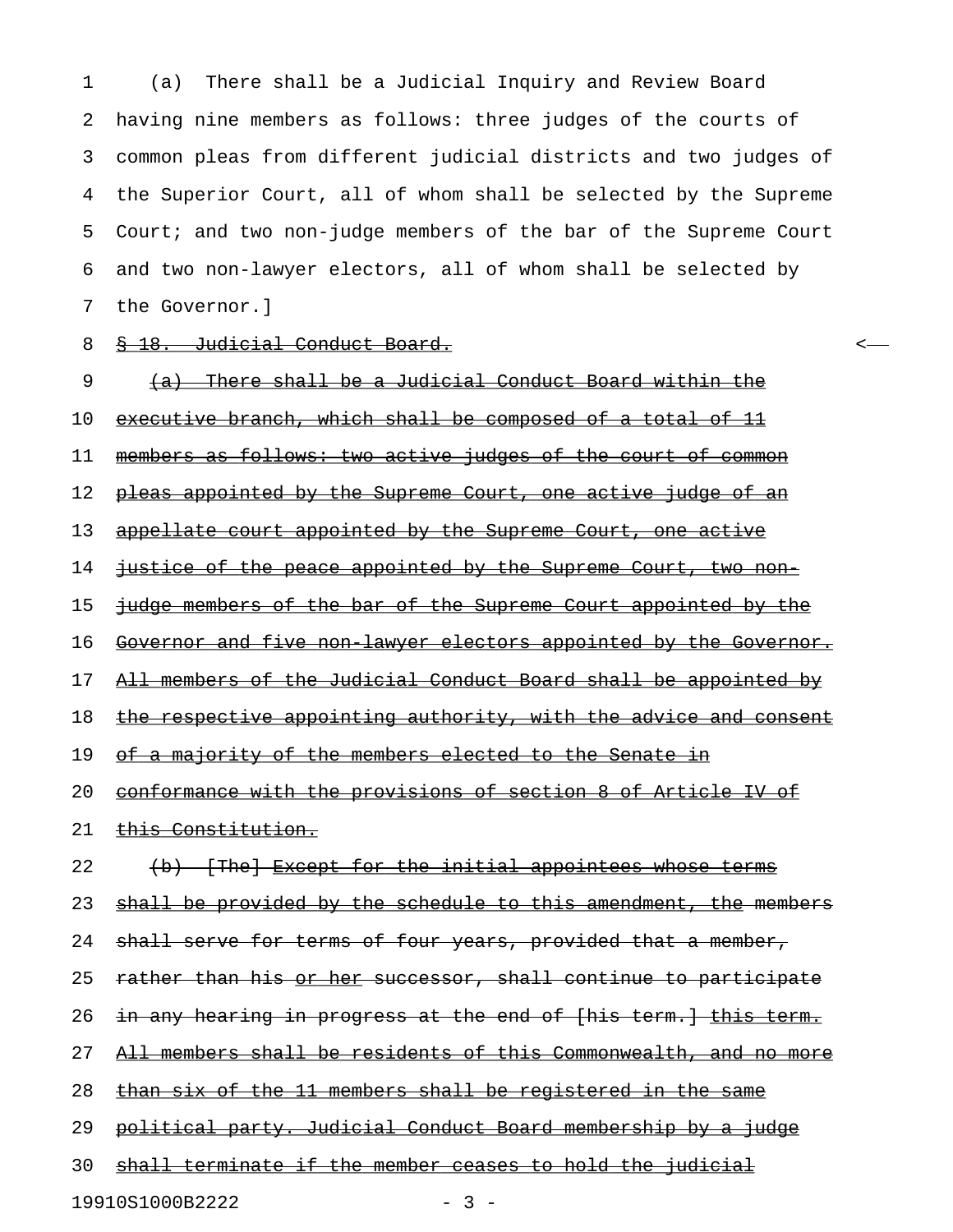## 1 position that qualified him or her for the appointment. 2 Membership shall also terminate if a member attains a position 3 that would have rendered him or her ineligible for appointment 4 at the time of the appointment. A vacancy on the board shall be 5 filled by the respective appointing authority for the balance of 6 the term. The [respective appointing authority may remove a] 7 Governor may remove any member only for cause. No member shall 8 serve more than four consecutive years [; he] but may be 9 reappointed after a lapse of one year. [Annually] The Governor 10 shall convene the board for its first meeting, and, at that 11 meeting and annually thereafter, the members of the board shall 12 elect a chairman. The board shall act only with the concurrence 13 of a majority of its members. 14 (c) [A member shall not] No member of the Judicial Conduct 15 Board, during his or her term of service, shall hold office in a 16 political party or political organization. [Members, other than 17 judges, shall be compensated for their services as the Supreme 18 Court shall prescribe. HExcept for a judicial member, no member 19 of the Judicial Conduct Board, during his or her term of 20 service, shall hold a public office or public appointment, 21 compensated or uncompensated. All members shall be reimbursed 22 for expenses necessarily incurred in the discharge of their 23 official duties. 24 [(d) Under the procedure prescribed herein, any justice or 25 judge may be suspended, removed from office or otherwise 26 disciplined for violation of section 17 of this article, 27 misconduct in office, neglect of duty, failure to perform his 28 duties, or conduct which prejudices the proper administration of 29 justice or brings the judicial office into disrepute, and may be 30 retired for disability seriously interfering with the

19910S1000B2222 - 4 -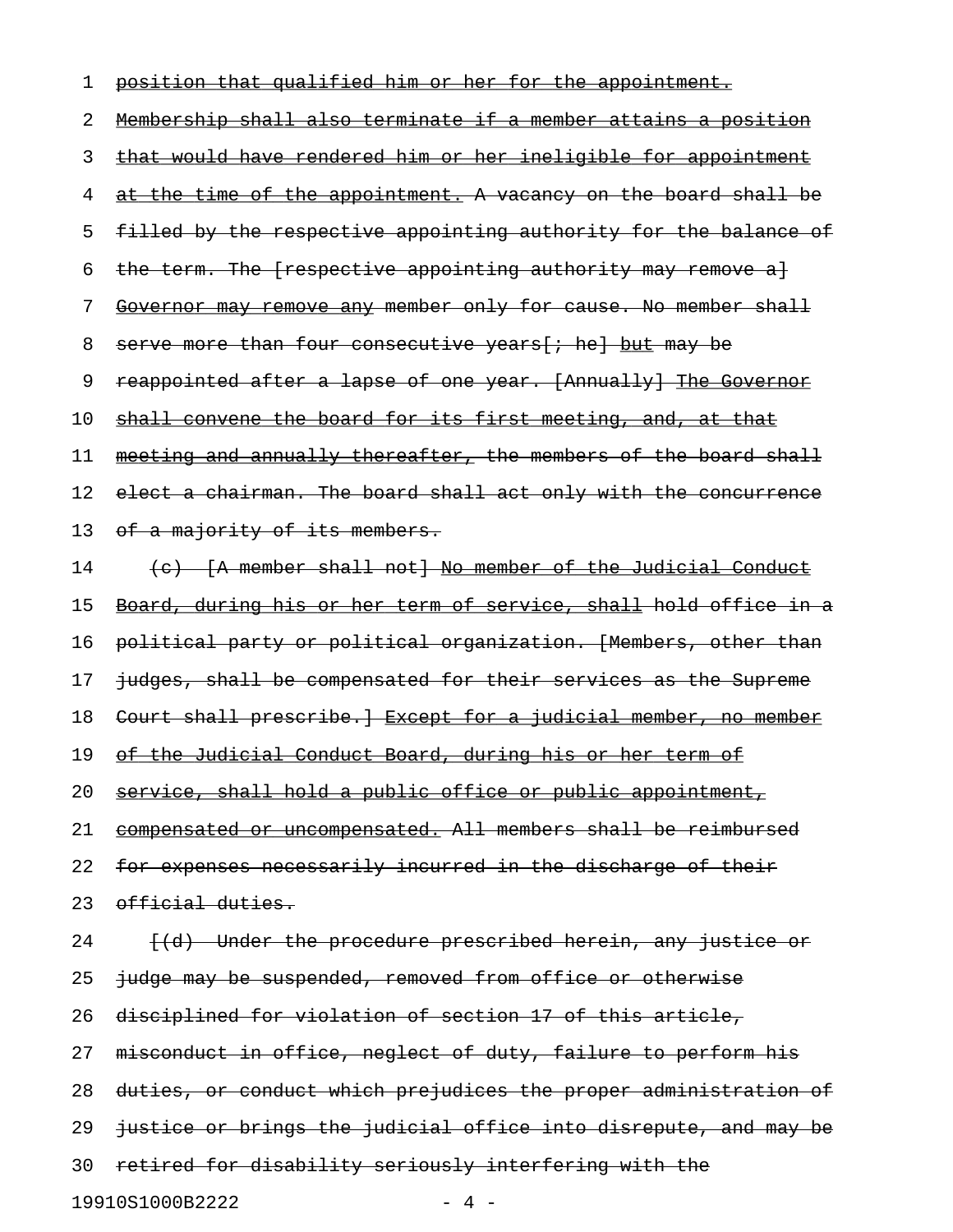1 performance of his duties.

2 (e) The board shall keep informed as to matters relating to 3 grounds for suspension, removal, discipline, or compulsory 4 retirement of justices or judges. It shall receive complaints or 5 reports, formal or informal, from any source pertaining to such 6 matters, and shall make such preliminary investigations as it 7 deems necessary.

 $8$  (f) The board, after such investigation, may order a hearing 9 concerning the suspension, removal, discipline or compulsory 10 retirement of a justice or judge. The board's orders for 11 attendance of or testimony by witnesses or for the production of 12 documents at any hearing or investigation shall be enforceable 13 by contempt proceedings.

14 (g) If, after hearing, the board finds good cause therefor, 15 it shall recommend to the Supreme Court the suspension, removal, 16 discipline or compulsory retirement of the justice or judge. 17 (h) The Supreme Court shall review the record of the board's 18 proceedings on the law and facts and may permit the introduction 19 of additional evidence. It shall order suspension, removal, 20 discipline or compulsory retirement, or wholly reject the 21 recommendation, as it finds just and proper. Upon an order for 22 compulsory retirement, the justice or judge shall be retired 23 with the same rights and privileges were he retired under 24 section 16 of this article. Upon an order for suspension or 25 removal, the justice or judge shall be suspended or removed from 26 office, and his salary shall cease from the date of such order. 27 All papers filed with and proceedings before the board shall be 28 confidential but upon being filed by the board in the Supreme 29 Court, the record shall lose its confidential character. The 30 filing of papers with and the giving of testimony before the 19910S1000B2222 - 5 -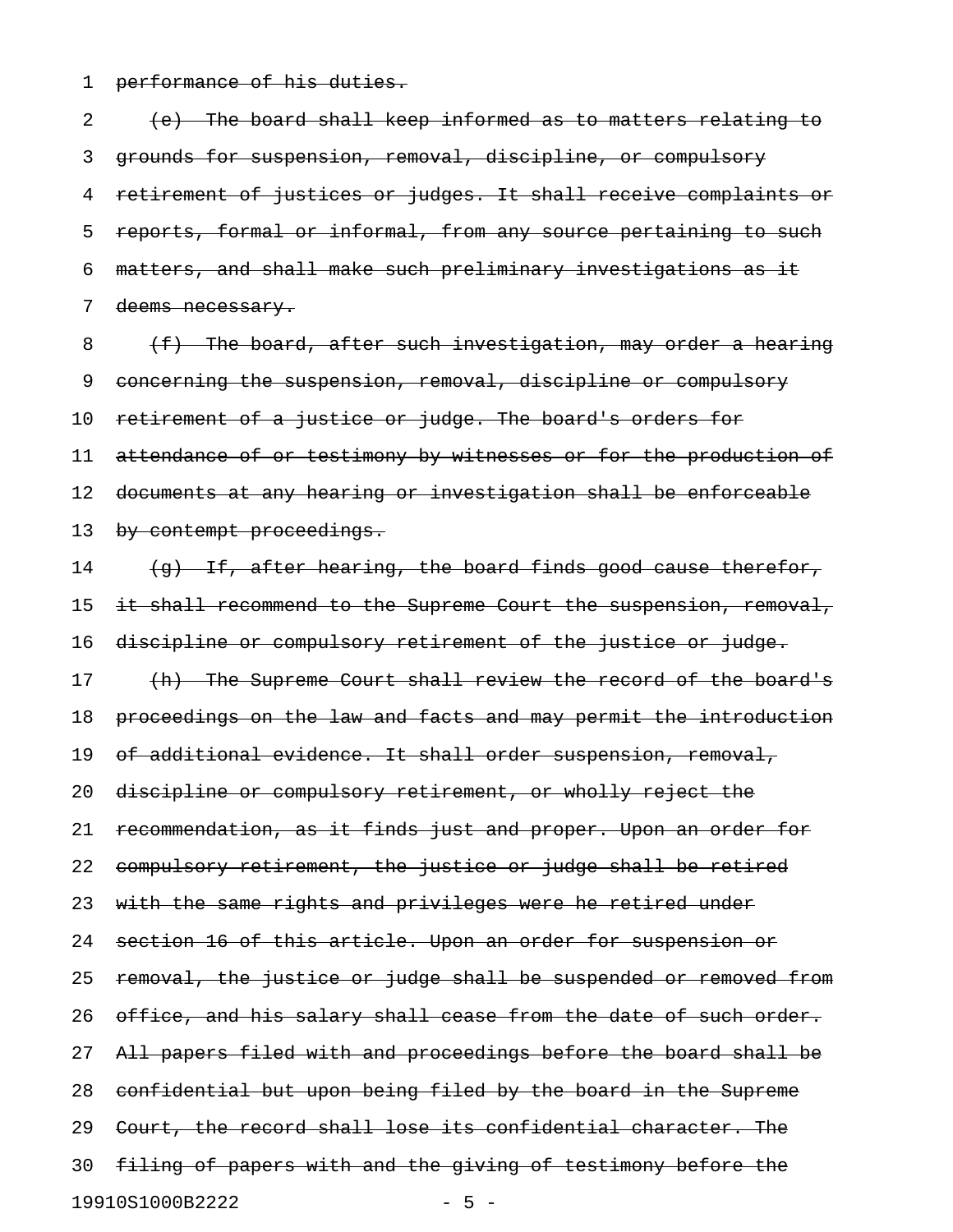1 board shall be privileged.

 $2$   $(i)$  No justice or judge shall participate as a member of the 3 board or of the Supreme Court in any proceeding involving his 4 suspension, removal, discipline or compulsory retirement. 5 (i) The Supreme Court shall prescribe rules of procedure 6 under this section. 7 (k) The Supreme Court shall prescribe rules of procedure for 8 the suspension, removal, discipline and compulsory retirement of 9 justices of the peace.  $10$  (1) A justice, judge or justice of the peace convicted of 11 misbehavior in office by a court, disbarred as a member of the 12 bar of the Supreme Court or removed under this section 18 shall 13 forfeit automatically his judicial office and thereafter be 14 ineligible for judicial office. 15 (m) A justice or judge who shall file for nomination for or 16 election to any public office other than a judicial office shall 17 forfeit automatically his judicial office. 18 (n) This section is in addition to and not in substitution 19 for the provisions for impeachment for misbehavior in office 20 contained in Article VI. No justice, judge or justice of the 21 peace against whom impeachment proceedings are pending in the 22 Senate shall exercise any of the duties of his office until he 23 has been acquitted. 24 (d) The Judicial Conduct Board shall receive and investigate 25 complaints regarding judicial conduct filed by individuals or 26 initiated by the Judicial Conduct Board; promulgate rules for 27 determining whether a complaint is reasonably based; issue 28 subpoenas to compel testimony under oath of witnesses, including 29 the subject of the investigation, and to compel the production 30 of documents, books, accounts and other records relevant to the 19910S1000B2222 - 6 -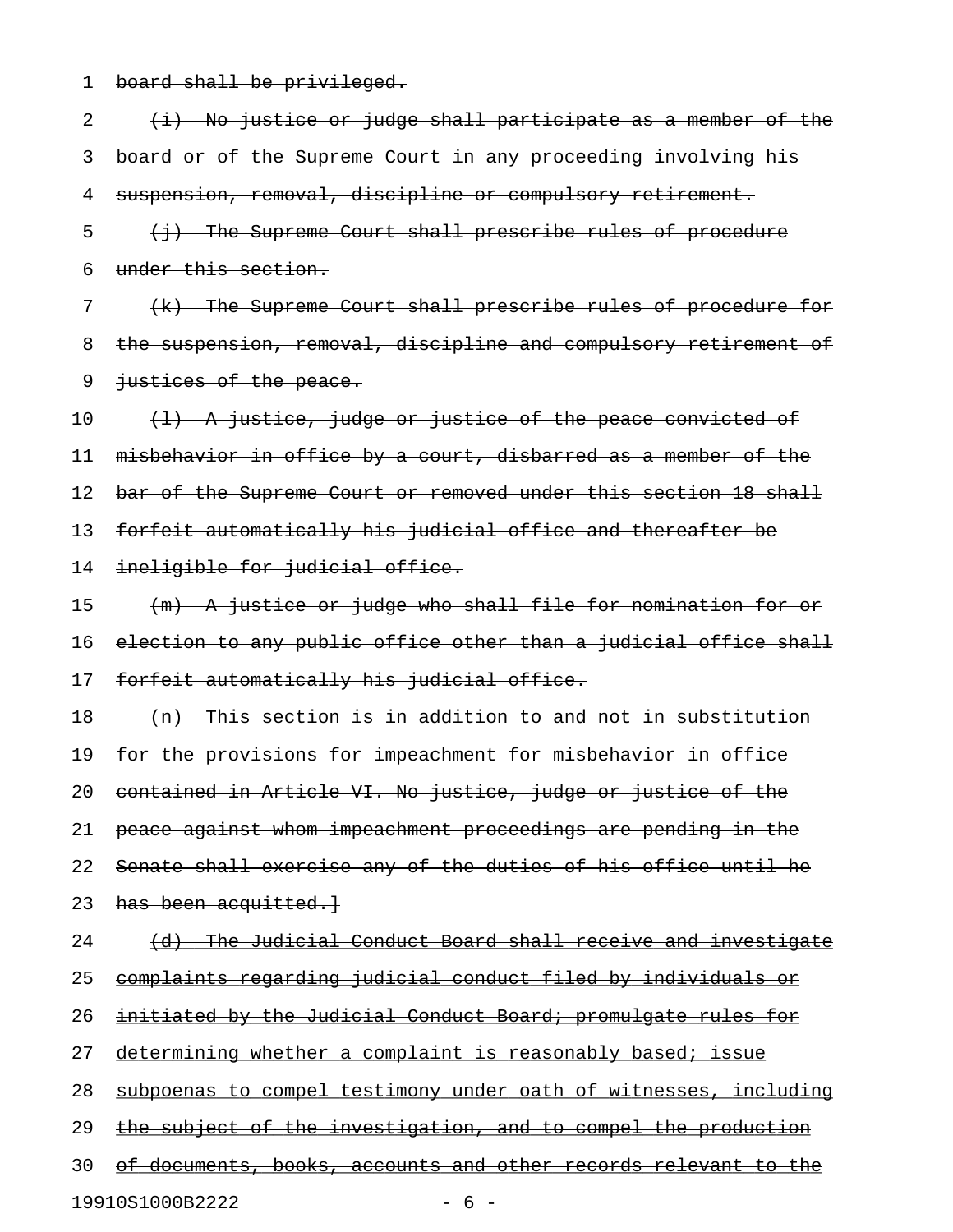| 1  | investigation; determine whether there is probable cause to file                      |
|----|---------------------------------------------------------------------------------------|
| 2  | <u>charges against a justice, judge or justice of the peace,</u><br><del>formal</del> |
| 3  | for conduct proscribed in sections 17 and 20(a) of this article,                      |
| 4  | a finding of which shall require approval by a majority vote of                       |
| 5  | the Judicial Conduct Board; and present the case in support<br>−o£                    |
| 6  | the charges.                                                                          |
| 7  | The Judicial Conduct Board, by a majority vote, shall<br><del>(e)</del>               |
| 8  | appoint a chief counsel and other staff, prepare and administer                       |
| 9  | <u>its own budget as provided by law, establish and promulgate its</u>                |
| 10 | own rules of procedure; and do what is needed to ensure its                           |
| 11 | efficient operation. The budget request of the Judicial Conduct                       |
| 12 | <u>Board shall be made as an item in the request of the Governor on</u>               |
| 13 | behalf of the executive branch of government to the General                           |
| 14 | Assembly. The Judicial Conduct Board shall promulgate rules for                       |
| 15 | the provision of written advisory opinions to justices, judges                        |
| 16 | or justices of the peace which shall not be binding on the                            |
| 17 | <u>Judicial Conduct Board, although the board may give weight as to</u>               |
| 18 | whether the subject of an investigation acted in accordance with                      |
| 19 | <del>an advisory opinion.</del>                                                       |
| 20 | The justice, judge or justice of the peace whose conduct<br>$(f + f)$                 |
| 21 | is the subject of an investigation by the Judicial Conduct Board                      |
| 22 | shall be given an opportunity to fully respond to the complaint                       |
| 23 | and shall be afforded full discovery.                                                 |
| 24 | Until a determination of probable cause has been made<br><del>(q)</del>               |
| 25 | and formal charges have been filed, all proceedings shall be                          |
| 26 | confidential except when the justice, judge or justice of the                         |
| 27 | peace under investigation waives confidentiality, or in any case                      |
| 28 | <u>in which, independent of any action by the Judicial Conduct</u>                    |
| 29 | <u>Board, the fact that an investigation is in process becomes</u>                    |
| 30 | <u>public, in which case the Judicial Conduct Board may, at the</u>                   |
|    | 19910S1000B2222<br>$-7-$                                                              |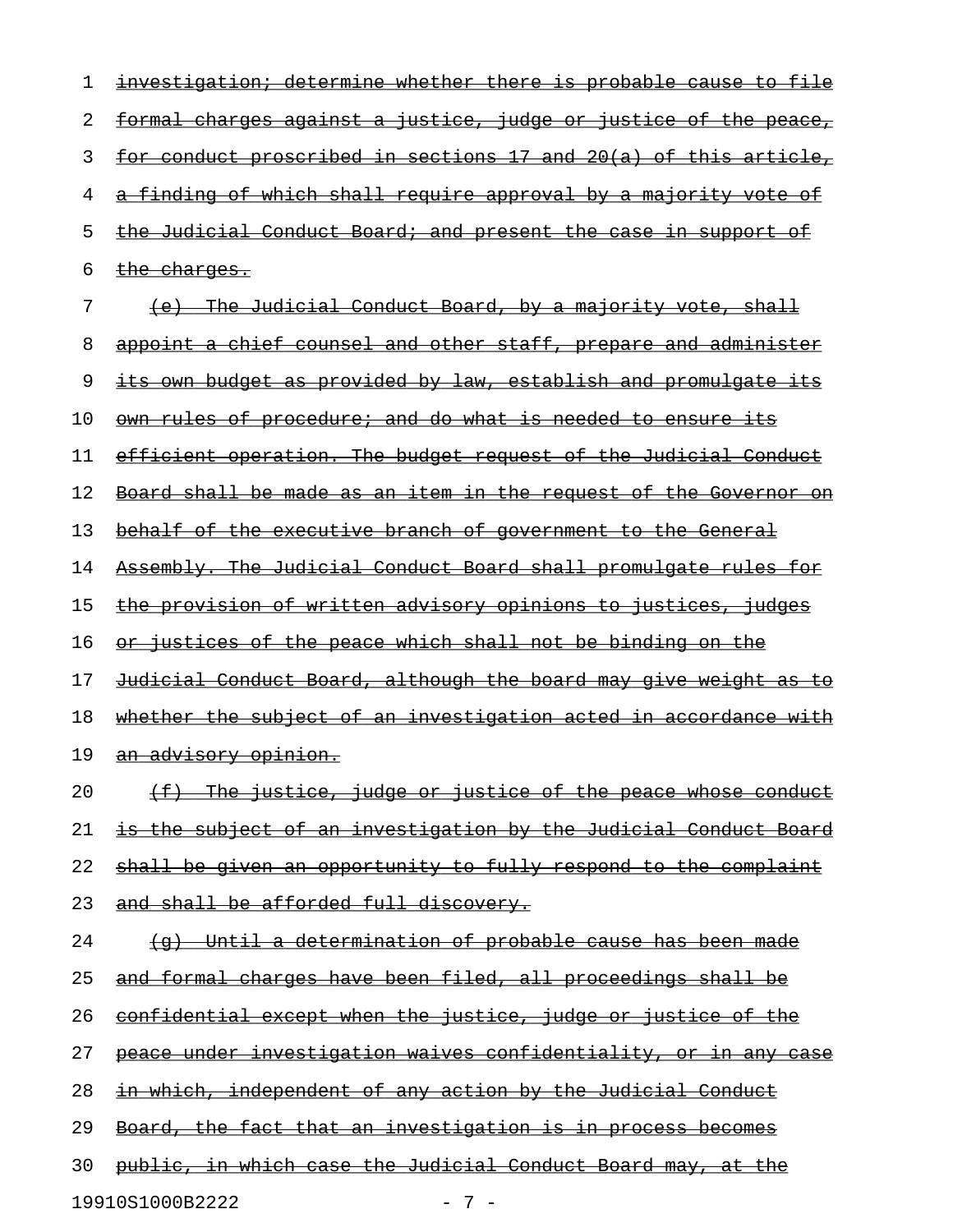| 1  | direction of the justice, judge or justice of the peace under           |
|----|-------------------------------------------------------------------------|
| 2  | <u>investigation, issue a statement to confirm the pendency of the</u>  |
| 3  | <u>investigation, to clarify the procedural aspects of the</u>          |
| 4  | <u>proceedings, to explain the right of the justice, judge or</u>       |
| 5  | <u>justice of the peace to a fair hearing without prejudgment or to</u> |
| 6  | <u>state that the justice, judge or justice of the peace denies the</u> |
| 7  | <u>allegations.</u>                                                     |
| 8  | <u>(h) If on a complaint of mental or physical disability the</u>       |
| 9  | <u>Judicial Conduct Board finds probable cause to file formal</u>       |
| 10 | <u>charges against a justice, judge or justice of the peace, the</u>    |
| 11 | board shall present its findings to the justice, judge or               |
| 12 | justice of the peace and provide him with the opportunity to            |
| 13 | resign or, when appropriate, to enter a rehabilitation program          |
| 14 | before the filing of formal charges.                                    |
| 15 | <u>(i) Members of the Judicial Conduct Board and its chief</u>          |
| 16 | <u>counsel and staff shall be absolutely immune from suit for all</u>   |
| 17 | conduct in the course of their official duties. A complaint             |
| 18 | <u>submitted to the Judicial Conduct Board or testimony related to</u>  |
| 19 | the complaint shall be privileged, and no civil action or               |
| 20 | disciplinary complaint predicated on the complaint or testimony         |
| 21 | <u>shall be maintained against any complainant or witness or his or</u> |
| 22 | her counsel.                                                            |
| 23 | (3) That Article V be amended by adding sections to read:               |
| 24 | 8 19. Court of Judicial Discipline.                                     |
| 25 | (a) There shall be a Court of Judicial Discipline within the            |
| 26 | <u>judicial branch, which shall be composed of a total of seven</u>     |
| 27 | members as follows: two active judges of the court of common            |
| 28 | pleas, one active judge of an appellate court, one active               |
| 29 | justice of the peace, one non judge member of the bar of the            |
| 30 | <u>Supreme Court and two non lawyer electors. One judge of the </u>     |

19910S1000B2222 - 8 -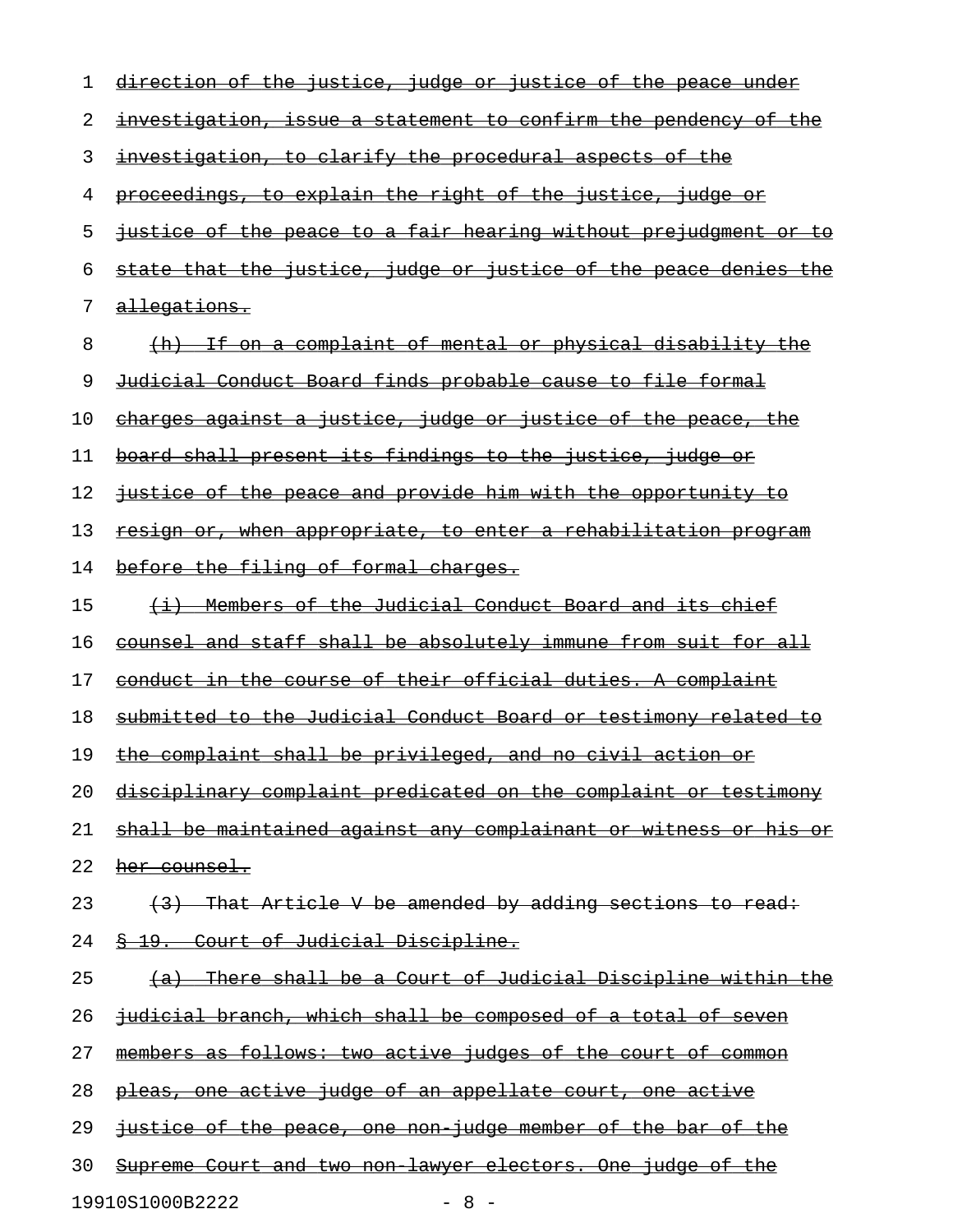|    | common pleas and the district<br>member shall<br><del>iustice</del><br>−o±<br><del>court-</del> |
|----|-------------------------------------------------------------------------------------------------|
| 2  | appointed by the Supreme Court. The remaining members of the                                    |
| 3  | Court of Judicial Discipline shall be appointed by the Governor.                                |
| 4  | All members of the court of Judicial Discipline shall be                                        |
| 5  | appointed with the advice and consent of a majority of the                                      |
| 6  | members elected to the Senate in conformance with the provisions                                |
| 7  | of section 8 of Article IV of this Constitution.                                                |
| 8  | (b) Except for the initial appointees whose terms shall be                                      |
| 9  | provided by the schedule to this amendment, the members shall                                   |
| 10 | serve for terms of four years, provided that a member, rather                                   |
| 11 | than his or her successor, shall continue to participate in any                                 |
| 12 | hearing in progress at the end of this term. All members shall                                  |
| 13 | be residents of this Commonwealth, and no more than four of the                                 |
| 14 | seven members shall be registered in the same political party.                                  |
| 15 | Court of Judicial Discipline membership by a judge shall                                        |
| 16 | terminate if the judge ceases to hold the judicial position that                                |
| 17 | qualified that judge for Court of Judicial Discipline                                           |
| 18 | appointment. Court of Judicial Discipline membership shall also                                 |
| 19 | terminate if a member attains a position that would have                                        |
| 20 | <u>rendered him or her ineligible for appointment at the time of </u>                           |
| 21 | <u>the appointment. A vacancy on the Court of Judicial Discipline</u>                           |
| 22 | shall be filled by the Governor for the balance of the term. The                                |
| 23 | Governor may remove any member only for cause. No member of the                                 |
| 24 | <u>Court of Judicial Discipline shall serve more than four</u>                                  |
| 25 | <u>consecutive years but may be reappointed after a lapse of one</u>                            |
| 26 | year.                                                                                           |
| 27 | (c) No member of the Court of Judicial Discipline, during                                       |
| 28 | his or her term of service, shall hold office in any political                                  |
| 29 | party or political organization. Except for a judicial member,                                  |
| 30 | no member of the Court of Judicial Discipline, during his or her                                |

19910S1000B2222 - 9 -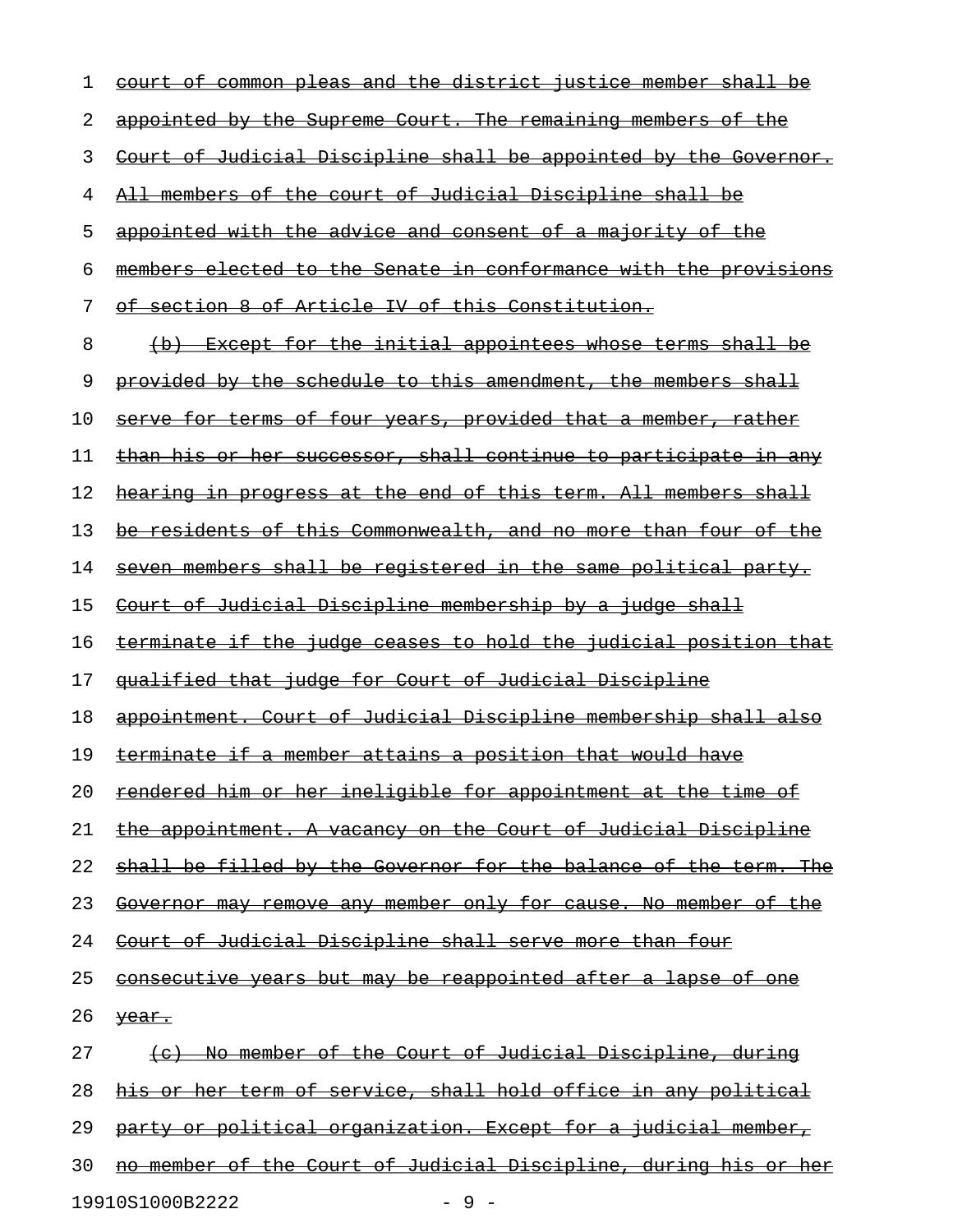| 1  | term of service, shall hold a public office or public                   |
|----|-------------------------------------------------------------------------|
| 2  | appointment, compensated or uncompensated. All members shall be         |
| 3  | <u>reimbursed for expenses necessarily incurred in the discharge of</u> |
| 4  | <del>their official duties.</del>                                       |
| 5  | (d) The Court of Judicial Discipline shall be a court of                |
| 6  | record with all the attendant duties and powers appropriate to          |
| 7  | its function, and shall hold public proceedings, conducted              |
| 8  | pursuant to rules adopted by the Court of Judicial Discipline           |
| 9  | consistent with the Pennsylvania Rules of Civil Procedure, and          |
| 10 | consistent with the principles of due process and the law of            |
| 11 | evidence; enable parties appearing before it to subpoena                |
| 12 | <u>witnesses and to compel the production of documents, books, </u>     |
| 13 | <u>accounts and other records as relevant; render its decision in</u>   |
| 14 | writing, each decision to include its findings of fact,                 |
| 15 | conclusions of law and discussion of reasons; have its                  |
| 16 | proceedings transcribed; order removal from office, suspension,         |
| 17 | censure or other discipline as authorized by section 20 of this         |
| 18 | <u>article and as warranted by the record; appoint staff and</u>        |
| 19 | <u>prepare and administer its own budget as provided by law. All</u>    |
| 20 | actions of the Court of Judicial Discipline, including                  |
| 21 | disciplinary action, shall require approval by a majority vote          |
| 22 | <u>of the Court. The budget request of the Court of Judicial</u>        |
| 23 | <u>Discipline shall be made as a separate item in the request by</u>    |
| 24 | <u>the Supreme Court on behalf of the judicial system to the</u>        |
| 25 | General Assembly.                                                       |
| 26 | <u>(e) Upon the filing of formal charges by the Judicial</u>            |
| 27 | Conduct Board, the Court of Judicial Discipline shall schedule a        |
| 28 | prompt hearing to determine whether a sanction pursuant to the          |
| 29 | provisions of section 20 of this article should be imposed. The         |
| 30 | Court of Judicial Discipline shall afford the justice, judge or         |
|    | 19910S1000B2222<br>$-10 -$                                              |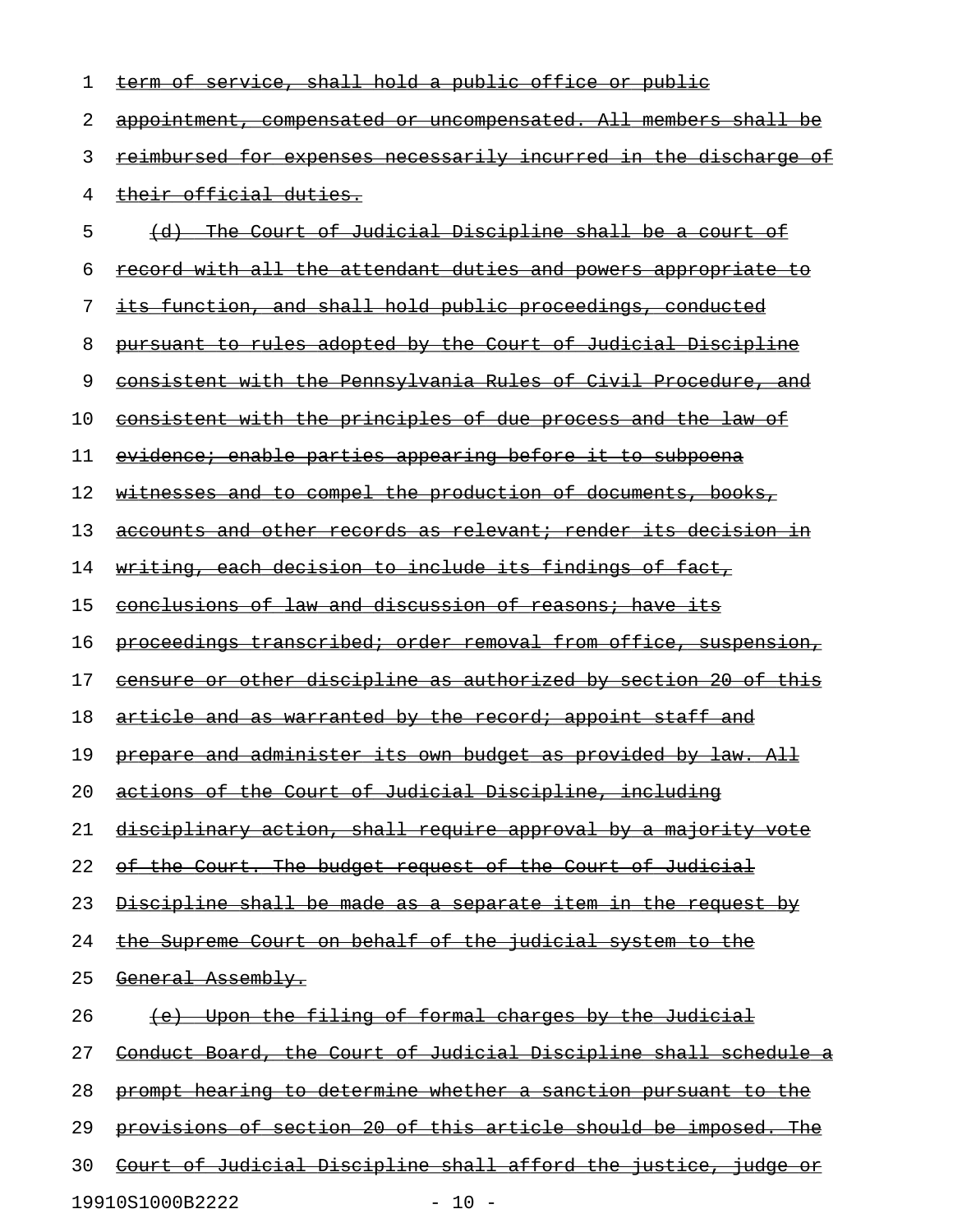| ı  | justice of the peace full discovery and a fair opportunity to          |
|----|------------------------------------------------------------------------|
| 2  | prepare for the hearing. The Judicial Conduct Board shall have         |
| 3  | the burden of proving the conduct complained of by clear and           |
| 4  | convincing evidence.                                                   |
| 5  | Members of the Court of Judicial Discipline and the                    |
| 6  | Court's staff shall be absolutely immune from suit for all             |
| 7  | conduct in the course of their official duties, and no civil           |
| 8  | action or disciplinary complaint predicated on testimony before        |
| 9  | the Court of Judicial Discipline shall be maintained against any       |
| 10 | <u>witness or his or her counsel.</u>                                  |
| 11 | Proscribed conduct and sanctions.<br>$\frac{8}{9}$ 20.                 |
| 12 | (a) Under the procedures prescribed in this section, any               |
| 13 | justice, judge or justice of the peace may be suspended, removed       |
| 14 | from office or otherwise disciplined for violation of section 17       |
| 15 | <u>of this article, misconduct in office, neglect or failure to</u>    |
| 16 | perform the duties of office, or conduct which prejudices the          |
| 17 | proper administration of justice or brings the judicial office         |
| 18 | into disrepute, whether or not such conduct occurred while             |
| 19 | acting in a judicial capacity or is prohibited by law, and for         |
| 20 | conduct in violation of a canon or rule prescribed by the              |
| 21 | Supreme Court.                                                         |
| 22 | (b) The Court of Judicial Discipline may, until there is an            |
| 23 | acquittal or conviction for the felony offense, order suspended        |
| 24 | <u>with or without pay any justice, judge or justice of the peace</u>  |
| 25 | against whom there has been filed an indictment or information         |
| 26 | charging a felony. An interim order of suspension, with or             |
| 27 | <u>without pay, may be entered against a justice, judge or justice</u> |
| 28 | of the peace against whom formal charges have been filed with          |
| 29 | the Court of Judicial Discipline by the Judicial Conduct Board.        |
| 30 | Such order shall not be immediately appealable.                        |
|    |                                                                        |

19910S1000B2222 - 11 -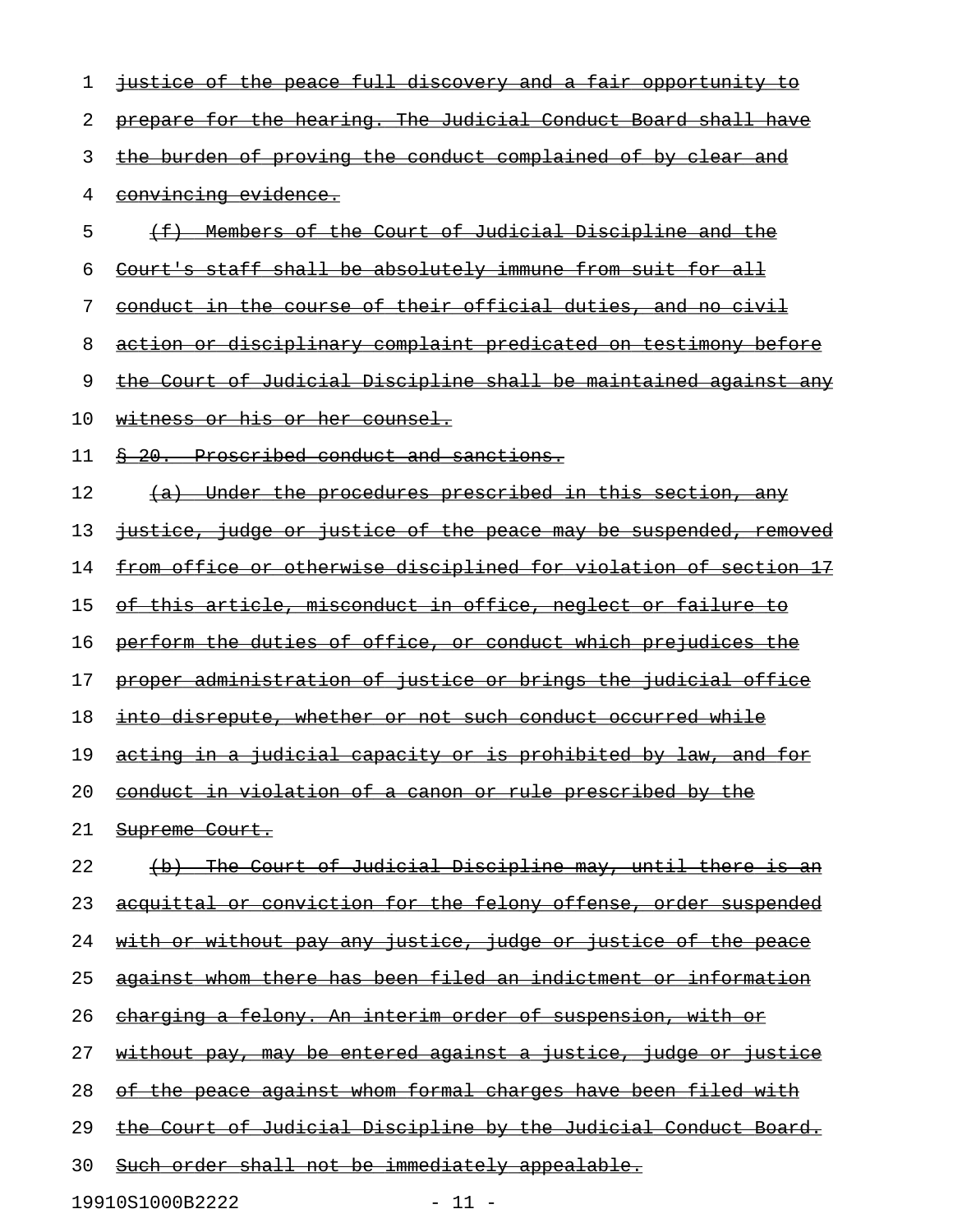| 1  | <u>In the case of a mentally or physically disabled</u>                        |
|----|--------------------------------------------------------------------------------|
| 2  | justice, judge or justice of the peace, the Court of Judicial                  |
| 3  | Discipline may enter an order of removal from office,                          |
| 4  | <u>retirement, suspension or other limitations on the activities of</u>        |
| 5  | the justice, judge or justice of the peace as warranted by the                 |
| 6  | <u>record.</u>                                                                 |
| 7  | <u>The Court of Judicial Discipline may order suspended,</u><br><del>(d)</del> |
| 8  | <u>with or without pay, any justice, judge or justice of the peace</u>         |
| 9  | after a determination that the continued service of the justice,               |
| 10 | judge or justice of the peace poses a substantial or imminent                  |
| 11 | <u>threat to the fair and impartial administration of justice.</u>             |
| 12 | (e) Upon an order of the Court of Judicial Discipline for                      |
| 13 | <u>suspension without pay or removal, the justice, judge or justice</u>        |
| 14 | of the peace shall be suspended or removed from office, and his                |
| 15 | or her salary shall cease from the date of such order.                         |
| 16 | <u>(f) A justice, judge or justice of the peace convicted of</u>               |
| 17 | misbehavior in office by a court, disbarred as a member of the                 |
| 18 | bar of the Supreme Court or removed under this section shall                   |
| 19 | forfeit automatically his or her judicial office and thereafter                |
| 20 | be ineligible for judicial office.                                             |
| 21 | (g) A justice, judge or justice of the peace who files for                     |
| 22 | nomination for or election to any public office other than a                   |
| 23 | judicial office shall forfeit automatically his or her judicial                |
| 24 | office.                                                                        |
| 25 | <u> {h}  This section is in addition to and not in substitution</u>            |
| 26 | for the provisions for impeachment for misbehavior in office                   |
| 27 | contained in Article VI. No justice, judge or justice of the                   |
| 28 | <u>peace against whom impeachment proceedings are pending in the</u>           |
| 29 | Senate shall exercise any of the duties of the office until he                 |
| 30 | or she has been acquitted.                                                     |

19910S1000B2222 - 12 -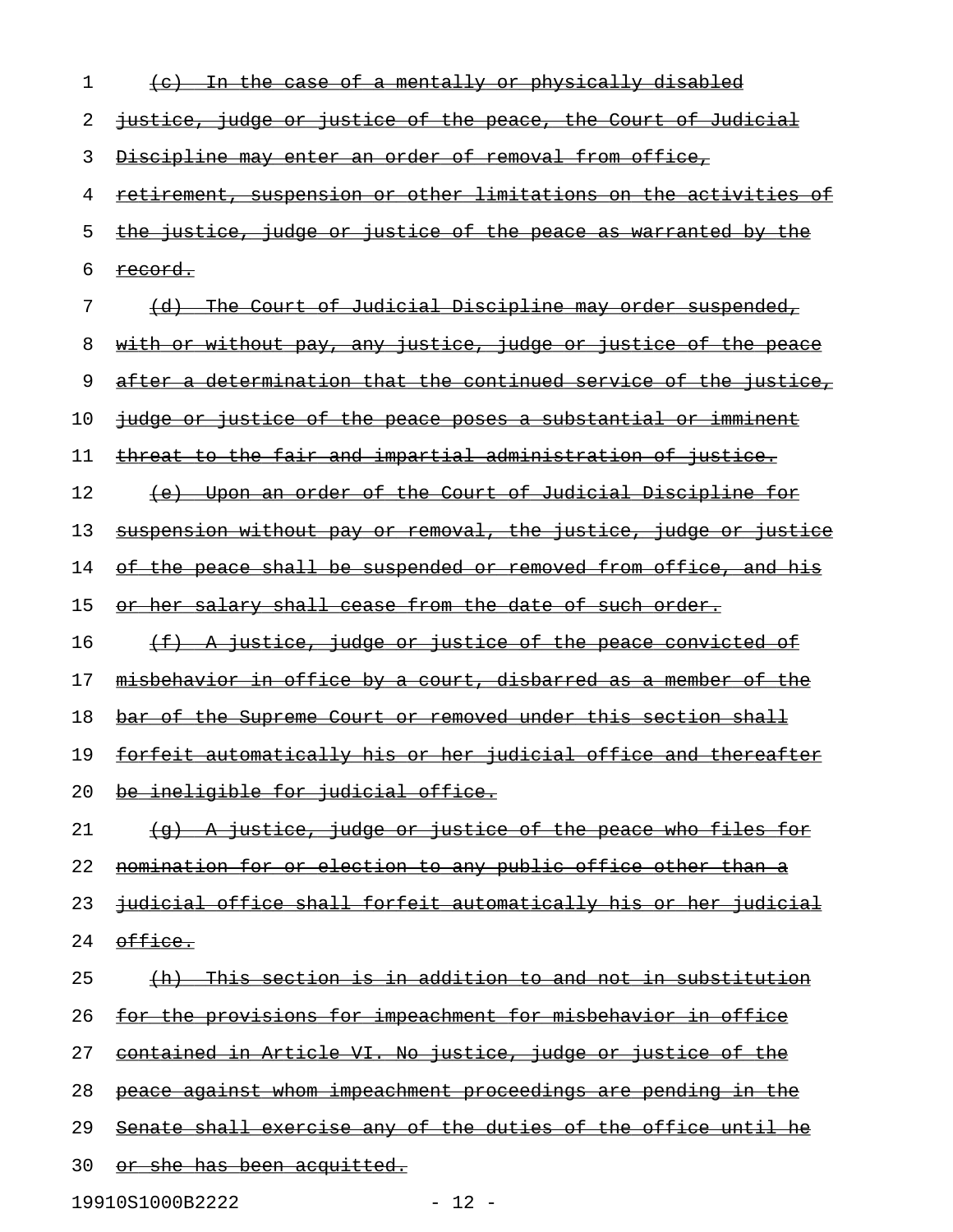| <u> § 21. Review of Court of Judicial Discipline.</u>                  |
|------------------------------------------------------------------------|
| (a) A justice, judge or justice of the peace, other than a             |
| <u>justice of the Supreme Court, in a manner consistent with the </u>  |
| <u>rules of the Supreme Court, may appeal to the Supreme Court a</u>   |
| final adverse order of the Court of Judicial Discipline.               |
| (b) A justice of the Supreme Court, in a manner consistent             |
| <u>with the rules of the Supreme Court, may appeal a final adverse</u> |
| order of the Court of Judicial Discipline to a special review          |
| panel consisting of seven judges to be chosen by lot from the          |
| judges of the Superior Court and the Commonwealth Court, other         |
| than senior judges, and who do not themselves sit on the Court         |
| of Judicial Discipline. The appeal shall in all other respects         |
| <u>conform with the requirements of this section.</u>                  |
| (c) No justice, judge or justice of the peace shall                    |
| participate as a member of the Judicial Conduct Board, the Court       |
| of Judicial Discipline, a special review panel or the Supreme          |
| <u>Court in any proceeding involving his or her suspension,</u>        |
| removal, discipline or compulsory retirement.                          |
| (d) On appeal, the reviewing court or special tribunal shall           |
| review the record of the Court of Judicial Discipline                  |
| proceedings as follows: As to matters of law, the scope of             |
| review shall be plenary. As to matters of fact, the scope of           |
| review shall be whether the findings below were clearly                |
| erroneous. As to the propriety of the sanctions imposed, the           |
| scope of review shall be whether the sanctions imposed were            |
| lawful. The Supreme Court or special tribunal may revise or            |
| reject the order of the Court of Judicial Discipline upon a            |
| determination the order did not sustain this standard of review;       |
| otherwise the Supreme Court shall affirm the order of the Court        |
|                                                                        |

30 of Judicial Discipline.

19910S1000B2222 - 13 -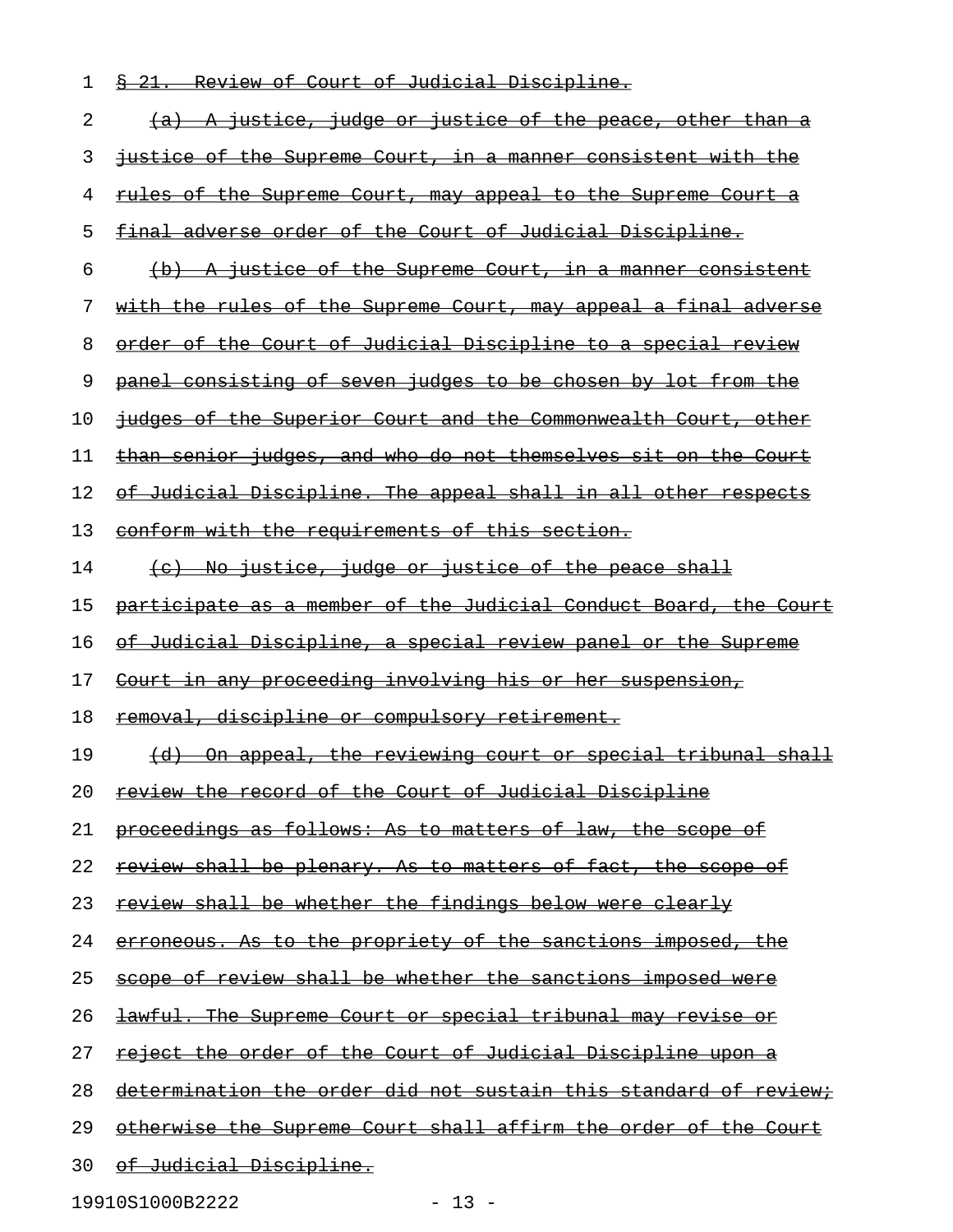| 1  | An order of the Court of Judicial Discipline dismissing          |  |
|----|------------------------------------------------------------------|--|
| 2  | a complaint against a judge or justice of the peace may be       |  |
| 3  | appealed by the Judicial Conduct Board to the Supreme Court but  |  |
| 4  | the appeal shall be limited to questions of law. An order of the |  |
| 5  | Court of Judicial Discipline dismissing a complaint against a    |  |
| 6  | justice of the Supreme Court may be appealed by the Judicial     |  |
| 7  | Conduct Board to a special tribunal composed of seven judges,    |  |
| 8  | not senior judges, chosen by lot from the judges of the Superior |  |
| 9  | Court and Commonwealth Court, but the appeal shall be limited to |  |
| 10 | questions of law.                                                |  |
| 11 | S 18.<br>SUSPENSION, REMOVAL, DISCIPLINE AND OTHER SANCTIONS.    |  |
| 12 | (A)<br>THERE SHALL BE A JUDICIAL CONDUCT BOARD,<br>THE           |  |
| 13 | COMPOSITION, POWERS AND DUTIES OF WHICH SHALL BE AS FOLLOWS:     |  |
| 14 | THE BOARD SHALL BE COMPOSED OF 12 MEMBERS, AS FOLLOWS:<br>(1)    |  |
| 15 | TWO JUDGES, OTHER THAN SENIOR JUDGES, ONE FROM THE COURTS OF     |  |
| 16 | COMMON PLEAS AND THE OTHER FROM EITHER THE SUPERIOR COURT OR THE |  |
| 17 | COMMONWEALTH COURT; ONE DISTRICT JUSTICE, WHO NEED NOT BE A      |  |
| 18 | MEMBER OF THE BAR OF THE SUPREME COURT; THREE NON-JUDGE MEMBERS  |  |
| 19 | OF THE BAR OF THE SUPREME COURT; AND SIX NON-LAWYER ELECTORS.    |  |
| 20 | (2) LAY MEMBERS OF THE BOARD SHALL BE APPOINTED BY THE           |  |
| 21 | GOVERNOR, WITH THE ADVICE AND CONSENT OF A MAJORITY OF THE       |  |
| 22 | MEMBERS ELECTED TO THE SENATE. THE SENATE SHALL ACT ON EACH      |  |
| 23 | NOMINATION WITHIN 90 DAYS OF ITS SUBMISSION. IF THE SENATE DOES  |  |
| 24 | NOT ACT ON THE NOMINATION WITHIN 90 DAYS, THE APPOINTMENT SHALL  |  |
| 25 | OCCUR AUTOMATICALLY WITHOUT THE SENATE'S ADVICE AND CONSENT. THE |  |
| 26 | JUDGES, DISTRICT JUSTICE AND NON-JUDGE MEMBERS OF THE BAR OF THE |  |
| 27 | SUPREME COURT SHALL BE APPOINTED BY THE SUPREME COURT.           |  |
| 28 | (3) EXCEPT FOR THE INITIAL APPOINTEES, WHOSE TERMS SHALL BE      |  |
| 29 | PROVIDED BY THE SCHEDULE TO THIS ARTICLE, THE MEMBERS SHALL      |  |
| 30 | SERVE FOR TERMS OF FOUR YEARS. ALL MEMBERS MUST BE RESIDENTS OF  |  |
|    |                                                                  |  |

19910S1000B2222 - 14 -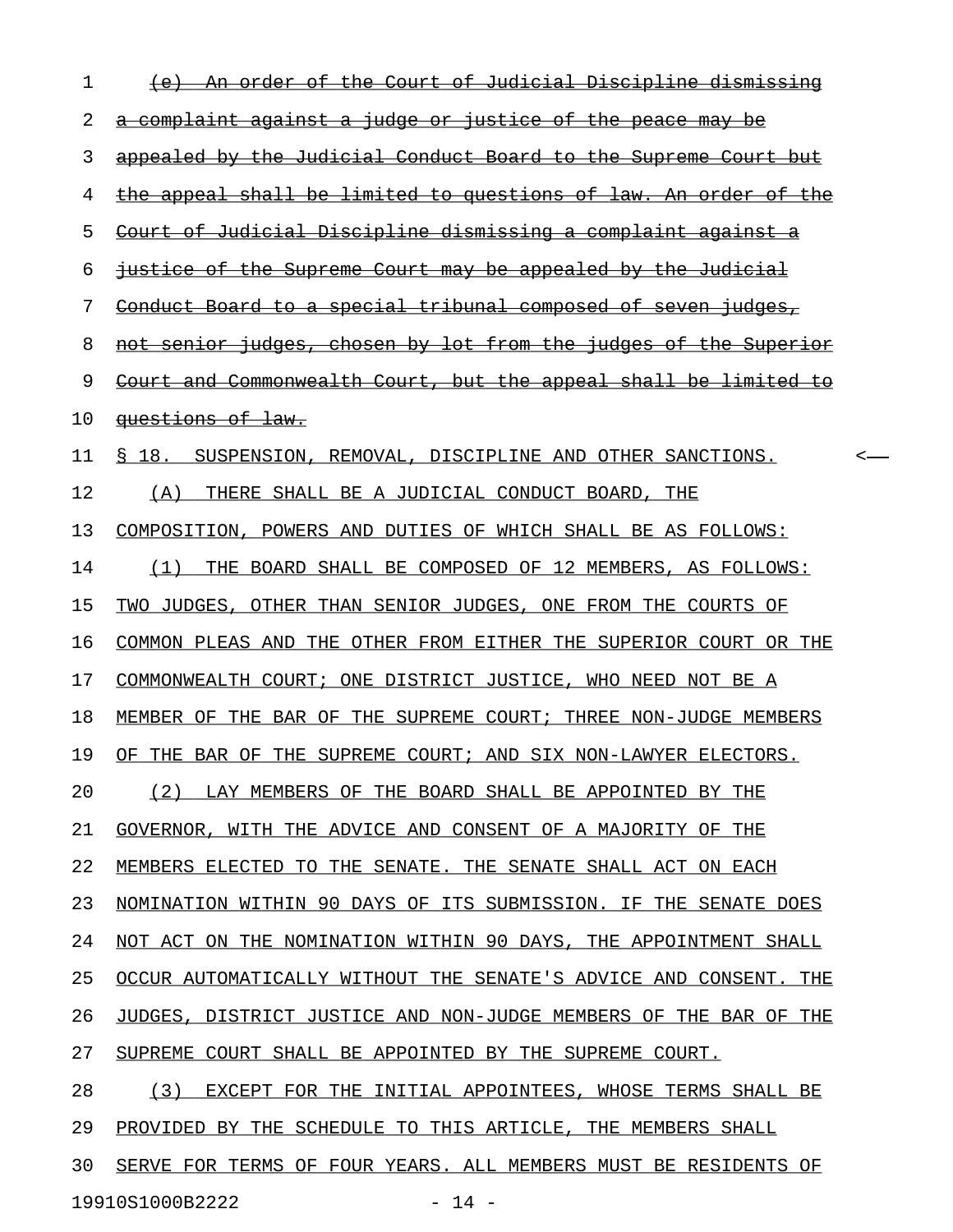| ı  | THIS COMMONWEALTH.<br>NO MORE<br>THAN THREE<br>THE SIX MEMBERS<br>OF    |
|----|-------------------------------------------------------------------------|
| 2  | APPOINTED BY THE SUPREME COURT MAY BE REGISTERED<br>IN THE SAME         |
| 3  | POLITICAL PARTY. NO MORE THAN THREE OF THE SIX MEMBERS APPOINTED        |
| 4  | BY THE GOVERNOR MAY BE REGISTERED IN THE SAME POLITICAL PARTY.          |
| 5  | MEMBERSHIP OF A JUDGE OR DISTRICT JUSTICE SHALL TERMINATE<br>TF.<br>THE |
| 6  | MEMBER CEASES TO HOLD THE JUDICIAL POSITION THAT OUALIFIED THE          |
| 7  | MEMBER FOR THE APPOINTMENT. MEMBERSHIP SHALL TERMINATE IF A             |
| 8  | MEMBER ATTAINS A POSITION THAT WOULD HAVE RENDERED THE MEMBER           |
| 9  | INELIGIBLE FOR APPOINTMENT AT THE TIME OF THE APPOINTMENT. A            |
| 10 | VACANCY SHALL BE FILLED BY THE RESPECTIVE APPOINTING AUTHORITY          |
| 11 | FOR THE REMAINDER OF THE TERM TO WHICH THE MEMBER WAS APPOINTED.        |
| 12 | NO MEMBER MAY SERVE MORE THAN FOUR CONSECUTIVE YEARS BUT MAY BE         |
| 13 | REAPPOINTED AFTER A LAPSE OF ONE YEAR. THE GOVERNOR SHALL               |
| 14 | CONVENE THE BOARD FOR ITS FIRST MEETING. AT THAT MEETING, AND           |
| 15 | ANNUALLY THEREAFTER, THE MEMBERS OF THE BOARD SHALL ELECT A             |
| 16 | CHAIRPERSON. THE BOARD SHALL ACT ONLY WITH THE CONCURRENCE OF A         |
| 17 | MAJORITY OF ITS MEMBERS.                                                |
| 18 | NO MEMBER OF THE BOARD, DURING THE MEMBER'S TERM, MAY<br>(4)            |
| 19 | HOLD OFFICE IN A POLITICAL PARTY OR POLITICAL ORGANIZATION.             |
| 20 | EXCEPT FOR A JUDICIAL MEMBER, NO MEMBER OF THE BOARD, DURING THE        |
| 21 | MEMBER'S TERM MAY HOLD A COMPENSATED PUBLIC OFFICE OR PUBLIC            |
| 22 | APPOINTMENT. ALL MEMBERS SHALL BE REIMBURSED FOR EXPENSES               |
| 23 | NECESSARILY INCURRED IN THE DISCHARGE OF THEIR OFFICIAL DUTIES.         |
| 24 | (5) THE BOARD SHALL PRESCRIBE GENERAL RULES GOVERNING THE               |
| 25 | CONDUCT OF MEMBERS. A MEMBER MAY BE REMOVED BY THE BOARD FOR A          |
| 26 | VIOLATION OF THE RULES GOVERNING THE CONDUCT OF MEMBERS.                |
| 27 | (6) THE BOARD SHALL APPOINT A CHIEF COUNSEL AND OTHER STAFF,            |
| 28 | PREPARE AND ADMINISTER ITS OWN BUDGET AS PROVIDED BY LAW,               |
| 29 | ESTABLISH AND PROMULGATE ITS OWN RULES OF PROCEDURE, PREPARE AND        |
| 30 | DISSEMINATE AN ANNUAL REPORT AND TAKE OTHER ACTIONS AS ARE              |
|    |                                                                         |

19910S1000B2222 - 15 -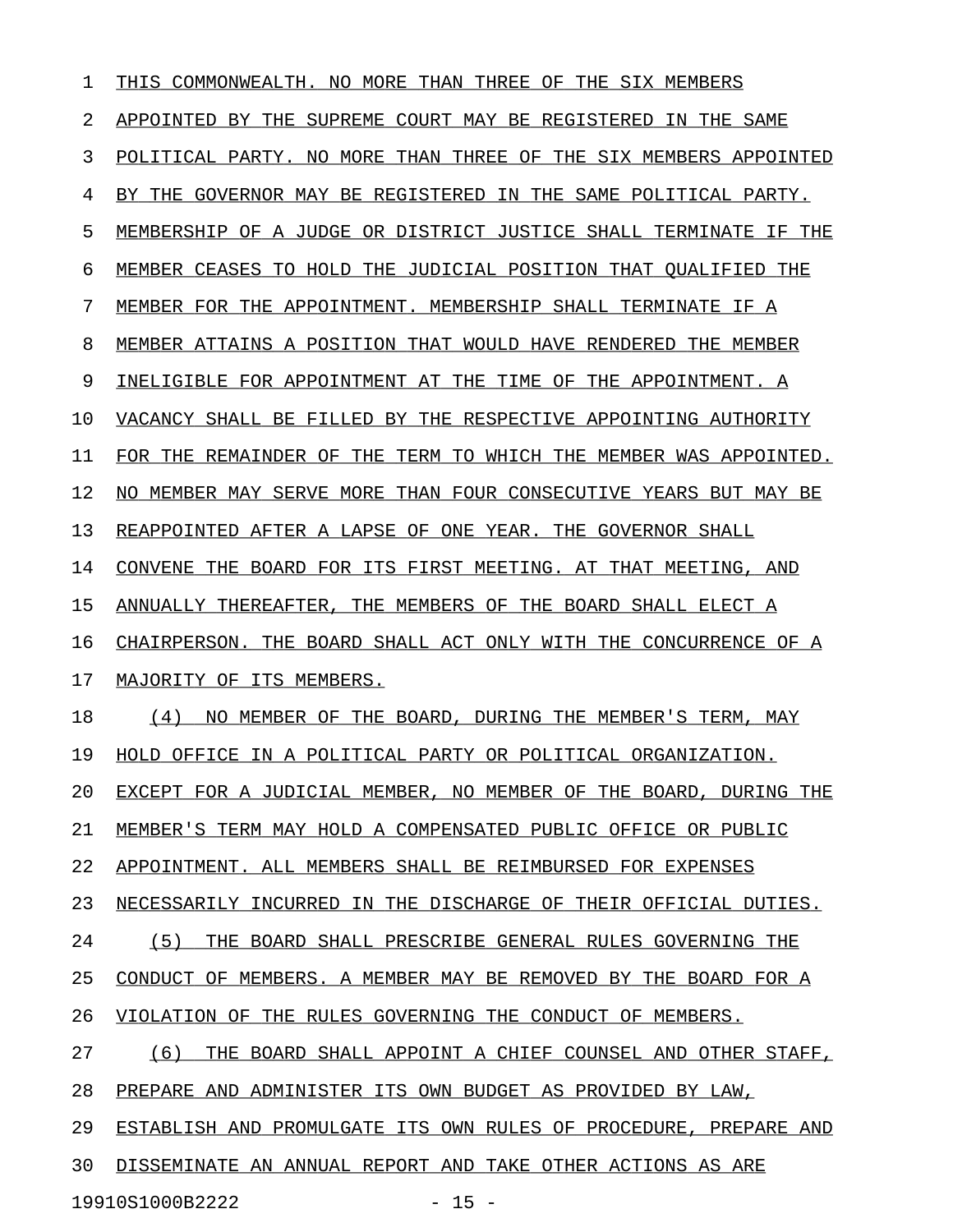1 NECESSARY TO ENSURE ITS EFFICIENT OPERATION. THE BUDGET REQUEST 2 OF THE BOARD SHALL BE MADE AS A SEPARATE ITEM IN THE REQUEST BY 3 THE SUPREME COURT ON BEHALF OF THE JUDICIAL BRANCH TO THE 4 GENERAL ASSEMBLY. 5 (7) THE BOARD SHALL RECEIVE AND INVESTIGATE COMPLAINTS 6 REGARDING JUDICIAL CONDUCT FILED BY INDIVIDUALS OR INITIATED BY 7 THE BOARD; ISSUE SUBPOENAS TO COMPEL TESTIMONY UNDER OATH OF 8 WITNESSES, INCLUDING THE SUBJECT OF THE INVESTIGATION, AND TO 9 COMPEL THE PRODUCTION OF DOCUMENTS, BOOKS, ACCOUNTS AND OTHER 10 RECORDS RELEVANT TO THE INVESTIGATION; DETERMINE WHETHER THERE 11 IS PROBABLE CAUSE TO FILE FORMAL CHARGES AGAINST A JUSTICE, 12 JUDGE OR DISTRICT JUSTICE FOR CONDUCT PROSCRIBED BY THIS 13 SECTION; AND PRESENT THE CASE IN SUPPORT OF THE CHARGES BEFORE 14 THE COURT OF JUDICIAL DISCIPLINE. 15 (8) COMPLAINTS FILED WITH THE BOARD OR INITIATED BY THE 16 BOARD SHALL NOT BE PUBLIC INFORMATION. STATEMENTS, TESTIMONY, 17 DOCUMENTS, RECORDS OR OTHER INFORMATION OR EVIDENCE ACOUIRED BY 18 THE BOARD IN THE CONDUCT OF AN INVESTIGATION SHALL NOT BE PUBLIC 19 INFORMATION. A JUSTICE, JUDGE OR DISTRICT JUSTICE WHO IS THE 20 SUBJECT OF A COMPLAINT FILED WITH THE BOARD OR INITIATED BY THE 21 BOARD, OR OF AN INVESTIGATION CONDUCTED BY THE BOARD, SHALL BE 22 APPRISED OF THE NATURE AND CONTENT OF THE COMPLAINT AND AFFORDED 23 AN OPPORTUNITY TO RESPOND FULLY TO THE COMPLAINT PRIOR TO ANY 24 PROBABLE CAUSE DETERMINATION BY THE BOARD. ALL PROCEEDINGS OF 25 THE BOARD SHALL BE CONFIDENTIAL EXCEPT WHEN THE SUBJECT OF THE 26 INVESTIGATION WAIVES CONFIDENTIALITY. IF, INDEPENDENT OF ANY 27 ACTION BY THE BOARD, THE FACT THAT AN INVESTIGATION BY THE BOARD 28 IS IN PROGRESS BECOMES A MATTER OF PUBLIC RECORD, THE BOARD MAY,

29 AT THE DIRECTION OF THE SUBJECT OF THE INVESTIGATION, ISSUE A

30 STATEMENT TO CONFIRM THAT THE INVESTIGATION IS IN PROGRESS, TO

19910S1000B2222 - 16 -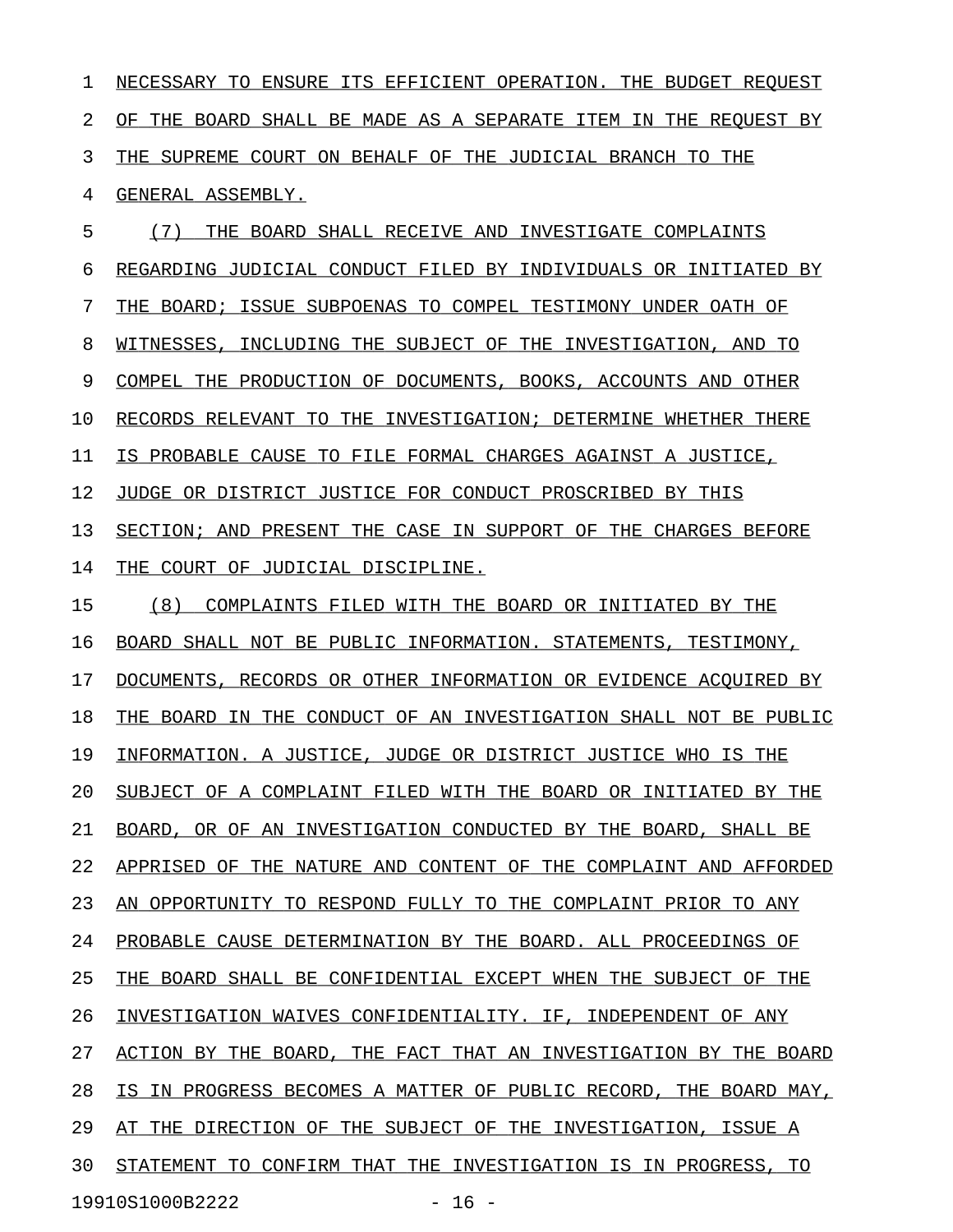1 CLARIFY THE PROCEDURAL ASPECTS OF THE PROCEEDINGS, TO EXPLAIN 2 THE RIGHTS OF THE SUBJECT OF THE INVESTIGATION TO A FAIR HEARING 3 WITHOUT PREJUDGMENT, OR TO PROVIDE THE RESPONSE OF THE SUBJECT 4 OF THE INVESTIGATION TO THE COMPLAINT. IN ACTING TO DISMISS A 5 COMPLAINT FOR LACK OF PROBABLE CAUSE TO FILE FORMAL CHARGES, THE 6 BOARD MAY, AT ITS DISCRETION, ISSUE A STATEMENT OR REPORT TO THE 7 COMPLAINANT OR TO THE SUBJECT OF THE COMPLAINT, WHICH MAY 8 CONTAIN THE IDENTITY OF THE COMPLAINANT, THE IDENTITY OF THE 9 SUBJECT OF THE COMPLAINT, THE CONTENTS AND NATURE OF THE 10 COMPLAINT, THE ACTIONS TAKEN IN THE CONDUCT OF THE INVESTIGATION 11 AND THE RESULTS AND CONCLUSIONS OF THE INVESTIGATION. THE BOARD 12 MAY INCLUDE WITH A REPORT A COPY OF INFORMATION OR EVIDENCE 13 ACQUIRED IN THE COURSE OF THE INVESTIGATION. 14 (9) IF THE BOARD FINDS PROBABLE CAUSE TO FILE FORMAL CHARGES 15 CONCERNING MENTAL OR PHYSICAL DISABILITY AGAINST A JUSTICE, 16 JUDGE OR DISTRICT JUSTICE, THE BOARD SHALL SO NOTIFY THE SUBJECT 17 OF THE CHARGES, AND PROVIDE THE SUBJECT WITH AN OPPORTUNITY TO 18 RESIGN FROM JUDICIAL OFFICE OR, WHEN APPROPRIATE, TO ENTER A 19 REHABILITATION PROGRAM PRIOR TO THE FILING OF THE FORMAL CHARGES 20 WITH THE COURT OF JUDICIAL DISCIPLINE. 21 (10) MEMBERS OF THE BOARD AND ITS CHIEF COUNSEL AND STAFF 22 SHALL BE ABSOLUTELY IMMUNE FROM SUIT FOR ALL CONDUCT IN THE 23 COURSE OF THEIR OFFICIAL DUTIES. NO CIVIL ACTION OR DISCIPLINARY 24 COMPLAINT PREDICATED UPON THE FILING OF A COMPLAINT OR OTHER 25 DOCUMENTS WITH THE BOARD OR TESTIMONY BEFORE THE BOARD MAY BE 26 MAINTAINED AGAINST ANY COMPLAINANT, WITNESS OR COUNSEL. 27 (B) THERE SHALL BE A COURT OF JUDICIAL DISCIPLINE, THE 28 COMPOSITION, POWERS AND DUTIES OF WHICH SHALL BE AS FOLLOWS: 29 (1) THE COURT SHALL BE COMPOSED OF A TOTAL OF SEVEN MEMBERS 30 AS FOLLOWS: THREE JUDGES OTHER THAN SENIOR JUDGES FROM THE

19910S1000B2222 - 17 -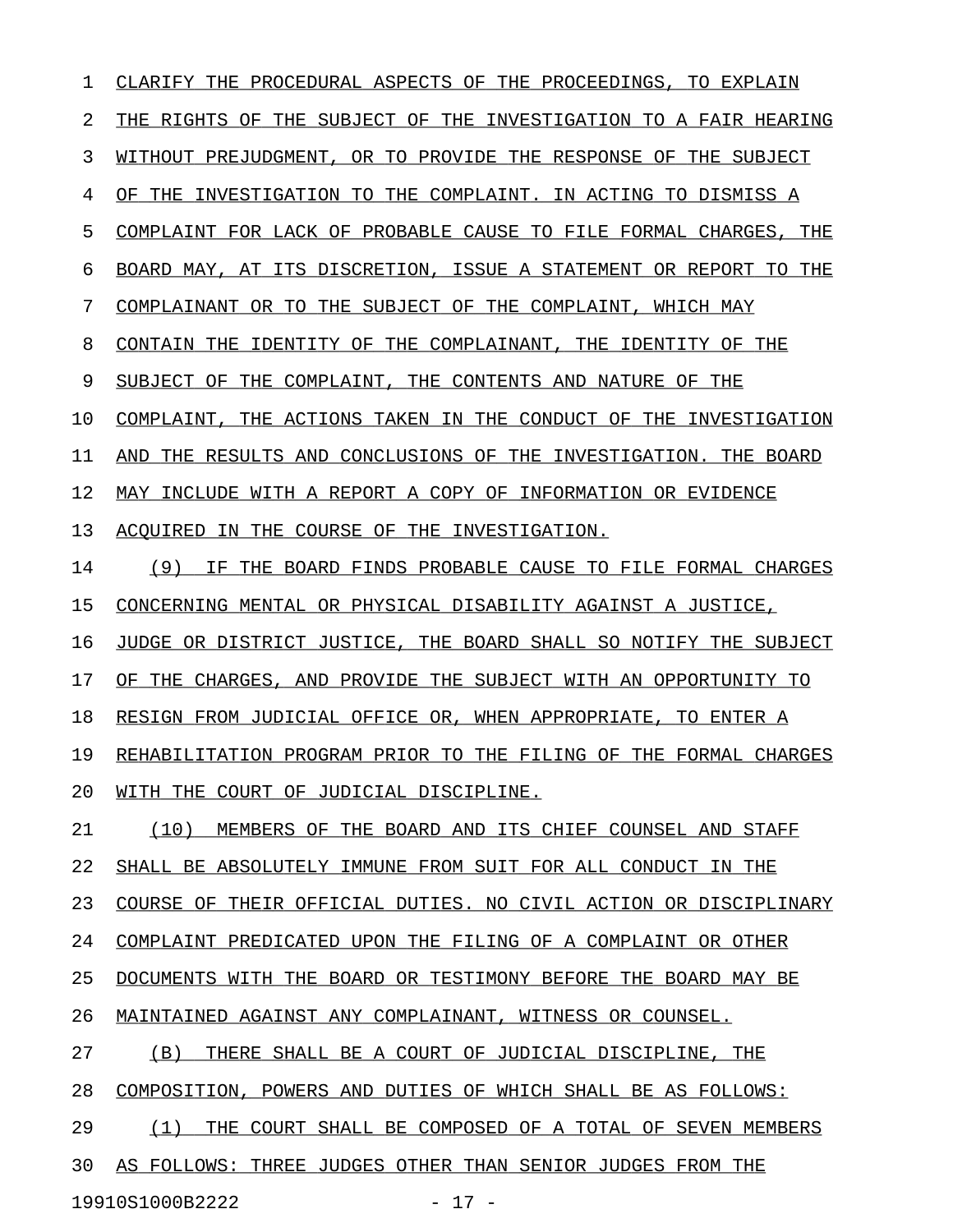1 COURTS OF COMMON PLEAS, THE SUPERIOR COURT OR THE COMMONWEALTH 2 COURT; ONE LAW-TRAINED DISTRICT JUSTICE; ONE MEMBER OF THE BAR 3 OF THE SUPREME COURT; AND TWO NON-LAWYER ELECTORS. THE JUDGES 4 AND THE DISTRICT JUSTICE SHALL BE APPOINTED TO THE COURT BY THE 5 SUPREME COURT. THE MEMBER OF THE BAR OF THE SUPREME COURT AND 6 THE TWO NON-LAWYER ELECTORS SHALL BE APPOINTED TO THE COURT BY 7 THE GOVERNOR, WITH THE ADVICE AND CONSENT OF A MAJORITY OF THE 8 MEMBERS ELECTED TO THE SENATE. THE SENATE SHALL ACT ON EACH 9 NOMINATION WITHIN 90 DAYS OF ITS SUBMISSION. IF THE SENATE DOES 10 NOT ACT ON THE NOMINATION WITHIN 90 DAYS, THE APPOINTMENT SHALL 11 OCCUR AUTOMATICALLY WITHOUT THE SENATE'S ADVICE AND CONSENT. 12 (2) EXCEPT FOR THE INITIAL APPOINTEES, WHOSE TERMS SHALL BE 13 PROVIDED BY THE SCHEDULE TO THIS ARTICLE, EACH MEMBER SHALL 14 SERVE FOR A TERM OF FOUR YEARS; HOWEVER, THE MEMBER, RATHER THAN 15 THE MEMBER'S SUCCESSOR, SHALL CONTINUE TO PARTICIPATE IN ANY 16 HEARING IN PROGRESS AT THE END OF THE MEMBER'S TERM. ALL MEMBERS 17 MUST BE RESIDENTS OF THIS COMMONWEALTH. NO MORE THAN TWO OF THE 18 MEMBERS APPOINTED BY THE SUPREME COURT MAY BE REGISTERED IN THE 19 SAME POLITICAL PARTY. NO MORE THAN TWO OF THE MEMBERS APPOINTED 20 BY THE GOVERNOR MAY BE REGISTERED IN THE SAME POLITICAL PARTY. 21 MEMBERSHIP OF A JUDGE OR DISTRICT JUSTICE SHALL TERMINATE IF THE 22 JUDGE OR DISTRICT JUSTICE CEASES TO HOLD THE JUDICIAL POSITION 23 THAT QUALIFIED THE JUDGE OR DISTRICT JUSTICE FOR APPOINTMENT. 24 MEMBERSHIP SHALL TERMINATE IF A MEMBER ATTAINS A POSITION THAT 25 WOULD HAVE RENDERED THAT PERSON INELIGIBLE FOR APPOINTMENT AT 26 THE TIME OF THE APPOINTMENT. A VACANCY ON THE COURT SHALL BE 27 FILLED BY THE RESPECTIVE APPOINTING AUTHORITY FOR THE REMAINDER 28 OF THE TERM TO WHICH THE MEMBER WAS APPOINTED IN THE SAME MANNER 29 IN WHICH THE ORIGINAL APPOINTMENT OCCURRED. NO MEMBER OF THE 30 COURT MAY SERVE MORE THAN FOUR CONSECUTIVE YEARS BUT MAY BE 19910S1000B2222 - 18 -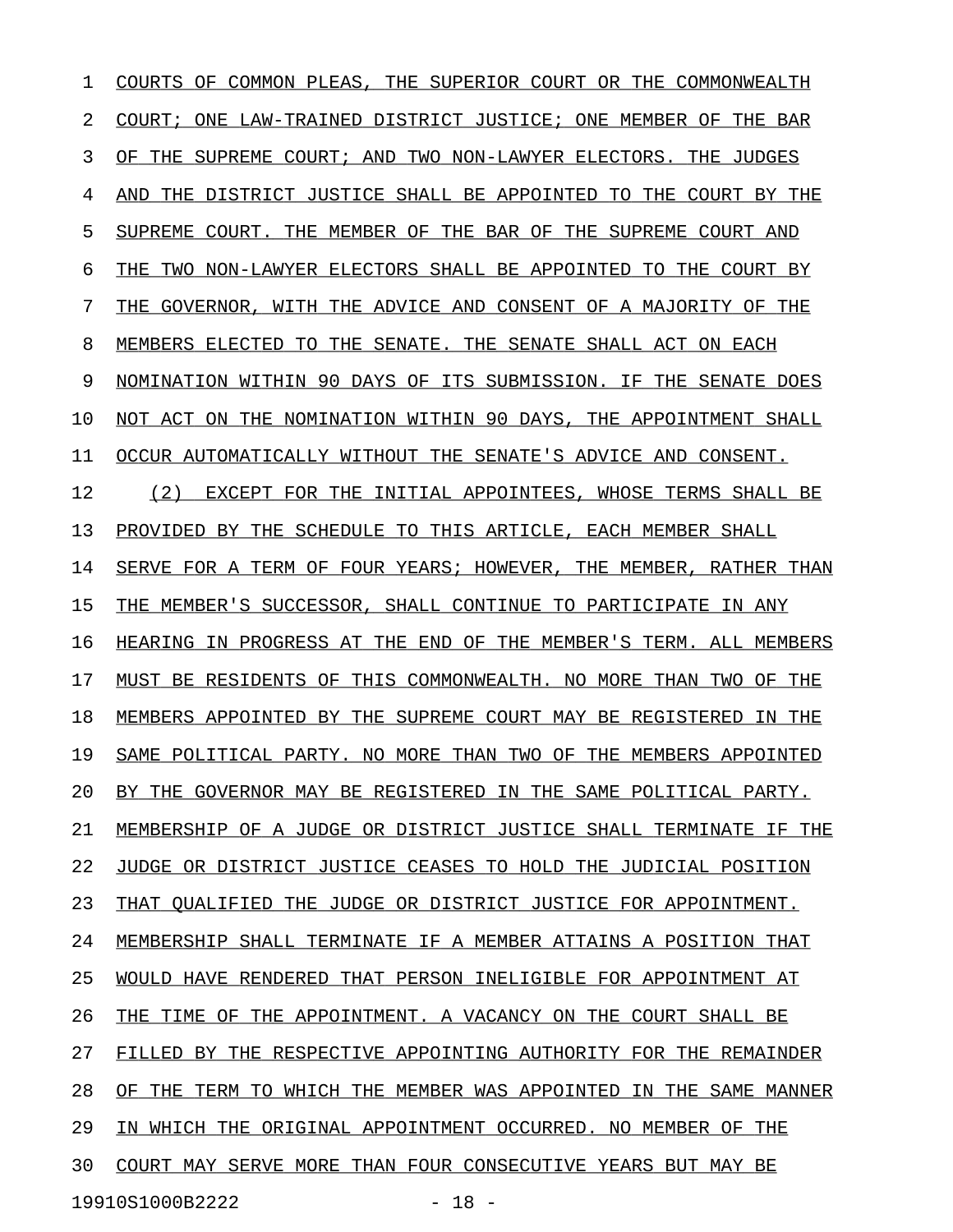### 1 REAPPOINTED AFTER A LAPSE OF ONE YEAR.

| 2  | (3)<br>THE COURT SHALL PRESCRIBE GENERAL RULES GOVERNING THE     |
|----|------------------------------------------------------------------|
| 3  | CONDUCT OF MEMBERS. A MEMBER MAY BE REMOVED BY THE COURT FOR A   |
| 4  | VIOLATION OF THE RULES OF CONDUCT PRESCRIBED BY THE COURT. NO    |
| 5  | MEMBER, DURING THE MEMBER'S TERM OF SERVICE, MAY HOLD OFFICE IN  |
| 6  | ANY POLITICAL PARTY OR POLITICAL ORGANIZATION. EXCEPT FOR A      |
| 7  | JUDICIAL MEMBER, NO MEMBER OF THE COURT, DURING THE MEMBER'S     |
| 8  | TERM OF SERVICE, MAY HOLD A COMPENSATED PUBLIC OFFICE OR PUBLIC  |
| 9  | APPOINTMENT. ALL MEMBERS OF THE COURT SHALL BE REIMBURSED FOR    |
| 10 | EXPENSES NECESSARILY INCURRED IN THE DISCHARGE OF THEIR OFFICIAL |
| 11 | DUTIES.                                                          |
| 12 | (4)<br>THE COURT SHALL APPOINT STAFF AND PREPARE AND ADMINISTER  |
| 13 | ITS OWN BUDGET AS PROVIDED BY LAW AND UNDERTAKE ACTIONS NEEDED   |
| 14 | TO ENSURE ITS EFFICIENT OPERATION. ALL ACTIONS OF THE COURT,     |
| 15 | INCLUDING DISCIPLINARY ACTION, SHALL REQUIRE APPROVAL BY A       |
| 16 | MAJORITY VOTE OF THE MEMBERS OF THE COURT. THE BUDGET REOUEST OF |
| 17 | THE COURT SHALL BE MADE AS A SEPARATE ITEM IN THE REOUEST BY THE |
| 18 | SUPREME COURT ON BEHALF OF THE JUDICIAL BRANCH TO THE GENERAL    |
| 19 | ASSEMBLY. THE COURT SHALL ADOPT RULES TO GOVERN THE CONDUCT OF   |
| 20 | PROCEEDINGS BEFORE THE COURT.                                    |
| 21 | (5) UPON THE FILING OF FORMAL CHARGES WITH THE COURT BY THE      |
| 22 | BOARD, THE COURT SHALL PROMPTLY SCHEDULE A HEARING OR HEARINGS   |
| 23 | TO DETERMINE WHETHER A SANCTION SHOULD BE IMPOSED AGAINST A      |
| 24 | JUSTICE, JUDGE OR DISTRICT JUSTICE PURSUANT TO THE PROVISIONS OF |
| 25 | THIS SECTION. THE COURT SHALL BE A COURT OF RECORD, WITH ALL THE |
| 26 | ATTENDANT DUTIES AND POWERS APPROPRIATE TO ITS FUNCTION. ALL     |
| 27 | HEARINGS CONDUCTED BY THE COURT SHALL BE PUBLIC PROCEEDINGS,     |
| 28 | CONDUCTED PURSUANT TO THE RULES ADOPTED BY THE COURT AND IN      |
| 29 | ACCORDANCE WITH THE PRINCIPLES OF DUE PROCESS AND THE LAW OF     |
| 30 | EVIDENCE. PARTIES APPEARING BEFORE THE COURT SHALL HAVE A RIGHT  |
|    | 19910S1000B2222<br>$-19 -$                                       |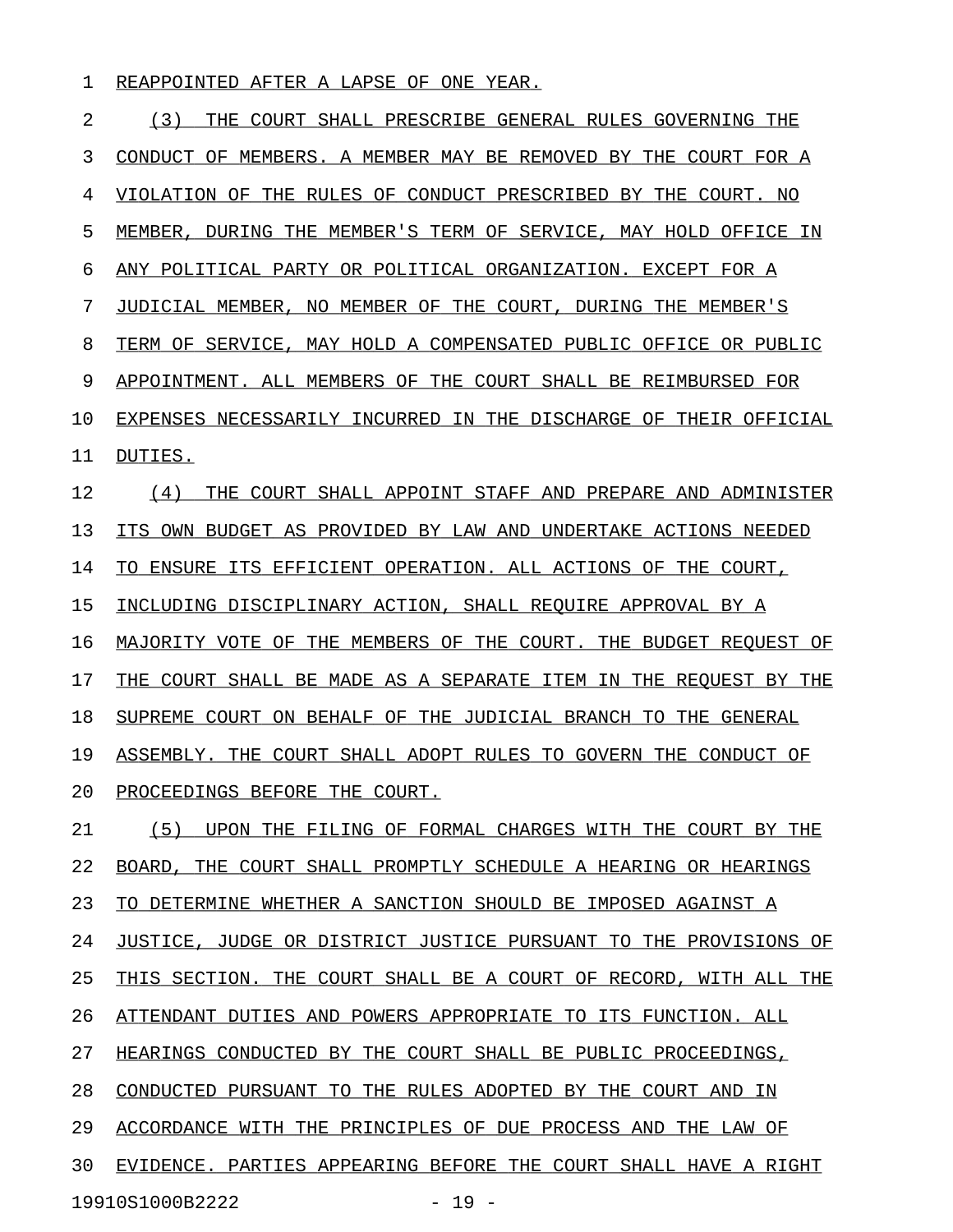$1$  TO DISCOVERY PURSUANT TO THE RULES ADOPTED BY THE COURT AND 2 SHALL HAVE THE RIGHT TO SUBPOENA WITNESSES AND TO COMPEL THE 3 PRODUCTION OF DOCUMENTS, BOOKS, ACCOUNTS AND OTHER RECORDS AS 4 RELEVANT. THE SUBJECT OF THE CHARGES SHALL BE PRESUMED INNOCENT 5 IN ANY PROCEEDING BEFORE THE COURT, AND THE BOARD SHALL HAVE THE 6 BURDEN OF PROVING THE CHARGES BY CLEAR AND CONVINCING EVIDENCE. 7 ALL DECISIONS OF THE COURT SHALL BE IN WRITING AND SHALL CONTAIN 8 FINDINGS OF FACT AND CONCLUSIONS OF LAW. A DECISION OF THE COURT 9 MAY ORDER REMOVAL FROM OFFICE, SUSPENSION, CENSURE OR OTHER 10 DISCIPLINE AS AUTHORIZED BY THIS SECTION AND AS WARRANTED BY THE 11 RECORD. HEARINGS BEFORE THE COURT MAY BE CONDUCTED BY A MEMBER 12 OR BY A QUALIFIED HEARING OFFICER APPOINTED BY THE COURT. 13 (6) MEMBERS OF THE COURT AND THE COURT'S STAFF SHALL BE 14 ABSOLUTELY IMMUNE FROM SUIT FOR ALL CONDUCT IN THE COURSE OF 15 THEIR OFFICIAL DUTIES, AND NO CIVIL ACTION OR DISCIPLINARY 16 COMPLAINT PREDICATED ON TESTIMONY BEFORE THE COURT MAY BE 17 MAINTAINED AGAINST ANY WITNESS OR COUNSEL. 18 (C) DECISIONS OF THE COURT SHALL BE SUBJECT TO REVIEW AS 19 FOLLOWS: 20  $(1)$  A JUSTICE, JUDGE OR DISTRICT JUSTICE SHALL HAVE THE 21 RIGHT TO APPEAL A FINAL ADVERSE ORDER OF DISCIPLINE OF THE 22 COURT. A JUDGE OR DISTRICT JUSTICE SHALL HAVE THE RIGHT TO 23 APPEAL TO THE SUPREME COURT IN A MANNER CONSISTENT WITH RULES 24 ADOPTED BY THE SUPREME COURT; A JUSTICE SHALL HAVE THE RIGHT TO 25 APPEAL TO A SPECIAL TRIBUNAL COMPOSED OF SEVEN JUDGES, OTHER 26 THAN SENIOR JUDGES, CHOSEN BY LOT FROM THE JUDGES OF THE 27 SUPERIOR COURT AND COMMONWEALTH COURT WHO DO NOT SIT ON THE 28 COURT OF JUDICIAL DISCIPLINE OR THE BOARD, IN A MANNER 29 CONSISTENT WITH RULES ADOPTED BY THE SUPREME COURT. THE SPECIAL 30 TRIBUNAL SHALL HEAR AND DECIDE THE APPEAL IN THE SAME MANNER IN

19910S1000B2222 - 20 -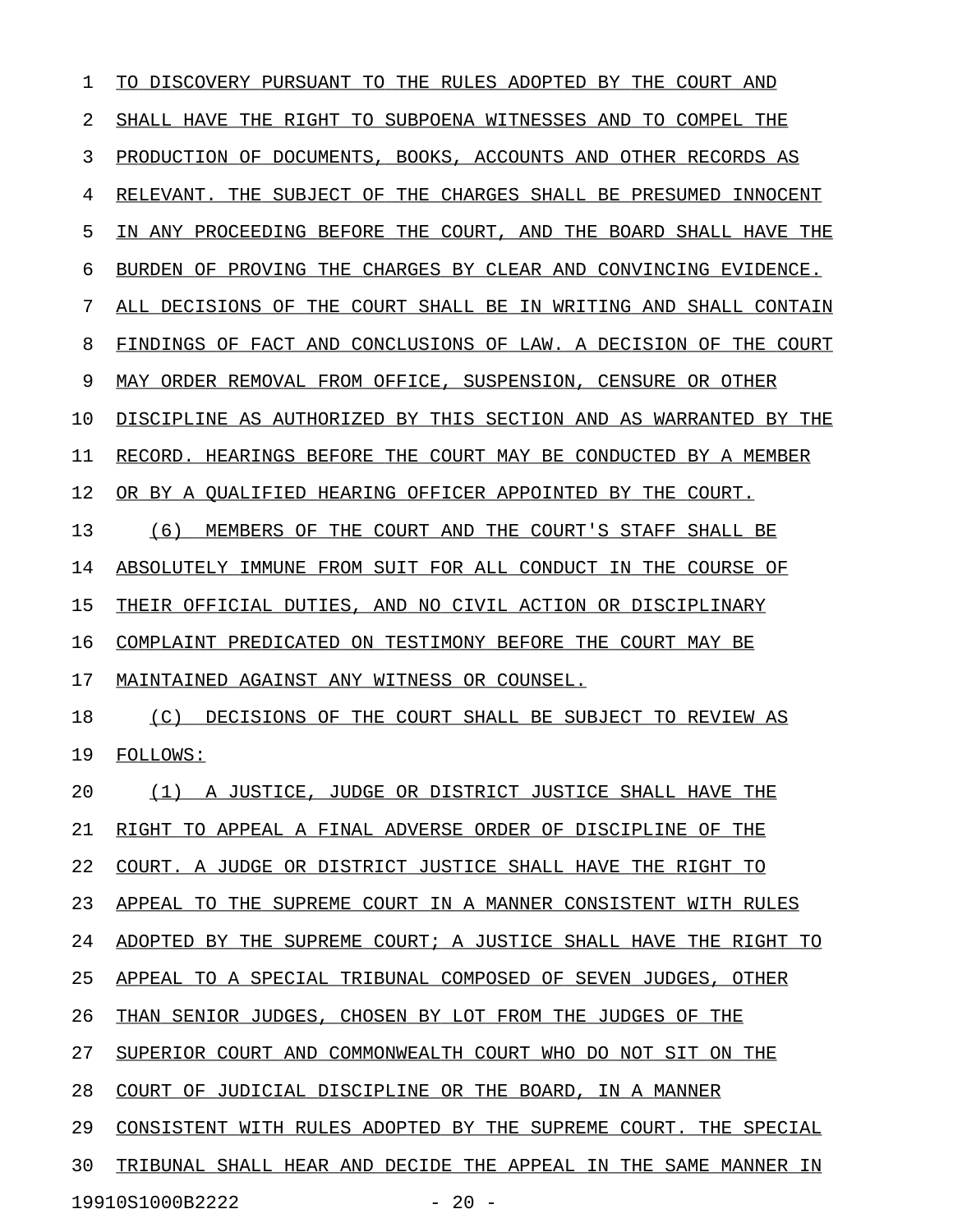1 WHICH THE SUPREME COURT WOULD HEAR AND DECIDE AN APPEAL FROM AN 2 ORDER OF THE COURT. 3 (2) ON APPEAL, THE SUPREME COURT OR SPECIAL TRIBUNAL SHALL 4 REVIEW THE RECORD OF THE PROCEEDINGS OF THE COURT AS FOLLOWS: ON 5 THE LAW, THE SCOPE OF REVIEW IS PLENARY; ON THE FACTS, THE SCOPE 6 OF REVIEW IS CLEARLY ERRONEOUS; AND AS TO SANCTIONS, THE SCOPE 7 OF REVIEW IS ABUSE OF DISCRETION. THE SUPREME COURT OR SPECIAL 8 TRIBUNAL MAY REVISE OR REJECT AN ORDER OF THE COURT UPON A 9 DETERMINATION THAT THE ORDER DID NOT SUSTAIN THIS STANDARD OF 10 REVIEW; OTHERWISE, THE SUPREME COURT OR SPECIAL TRIBUNAL SHALL 11 AFFIRM THE ORDER OF THE COURT. THE SUPREME COURT OR SPECIAL 12 TRIBUNAL MAY REMAND THE MATTER TO THE COURT FOR THE 13 CONSIDERATION OF ADDITIONAL EVIDENCE WHICH WAS EXCLUDED BY THE 14 COURT OR WHICH BECAME AVAILABLE SUBSEQUENT TO THE CONCLUSION OF 15 THE PROCEEDINGS BEFORE THE COURT. 16 (3) AN ORDER OF THE COURT WHICH DISMISSES A COMPLAINT 17 AGAINST A JUDGE OR DISTRICT JUSTICE MAY BE APPEALED BY THE BOARD 18 TO THE SUPREME COURT, BUT THE APPEAL SHALL BE LIMITED TO 19 QUESTIONS OF LAW. AN ORDER OF THE COURT WHICH DISMISSES A 20 COMPLAINT AGAINST A JUSTICE OF THE SUPREME COURT MAY BE APPEALED 21 BY THE BOARD TO A SPECIAL TRIBUNAL IN ACCORDANCE WITH PARAGRAPH 22 (1), BUT THE APPEAL SHALL BE LIMITED TO QUESTIONS OF LAW. 23 (4) NO JUSTICE, JUDGE OR DISTRICT JUSTICE MAY PARTICIPATE AS 24 A MEMBER OF THE BOARD, THE COURT, A SPECIAL TRIBUNAL, OR THE 25 SUPREME COURT IN ANY PROCEEDING IN WHICH THE JUSTICE, JUDGE OR 26 DISTRICT JUSTICE IS A COMPLAINANT, THE SUBJECT OF A COMPLAINT, A 27 PARTY OR A WITNESS. 28 (D) A JUSTICE, JUDGE OR DISTRICT JUSTICE SHALL BE SUBJECT TO

29 DISCIPLINARY ACTION PURSUANT TO THIS SECTION AS FOLLOWS:

30 (1) A JUSTICE, JUDGE OR DISTRICT JUSTICE MAY BE SUSPENDED, 19910S1000B2222 - 21 -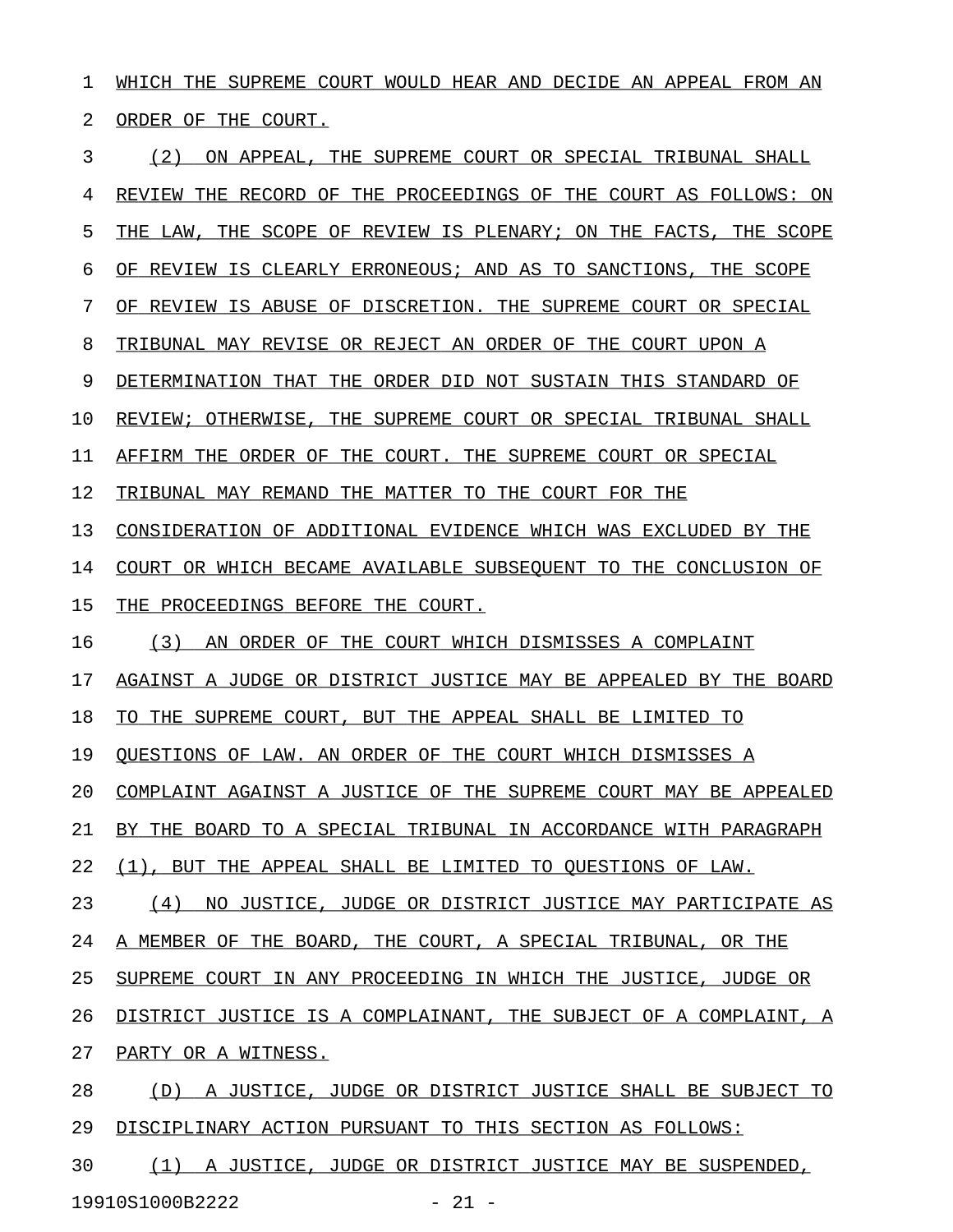1 REMOVED FROM OFFICE OR OTHERWISE DISCIPLINED FOR CONVICTION OF A 2 FELONY; VIOLATION OF SECTION 17 OF THIS ARTICLE; MISCONDUCT IN 3 OFFICE; NEGLECT OR FAILURE TO PERFORM THE DUTIES OF OFFICE OR 4 CONDUCT WHICH PREJUDICES THE PROPER ADMINISTRATION OF JUSTICE OR 5 BRINGS THE JUDICIAL OFFICE INTO DISREPUTE, WHETHER OR NOT THE 6 CONDUCT OCCURRED WHILE ACTING IN A JUDICIAL CAPACITY OR IS 7 PROHIBITED BY LAW; OR CONDUCT IN VIOLATION OF A CANON OR RULE 8 PRESCRIBED BY THE SUPREME COURT. IN THE CASE OF A MENTALLY OR 9 PHYSICALLY DISABLED JUSTICE, JUDGE OR DISTRICT JUSTICE, THE 10 COURT MAY ENTER AN ORDER OF REMOVAL FROM OFFICE, RETIREMENT, 11 SUSPENSION OR OTHER LIMITATIONS ON THE ACTIVITIES OF THE 12 JUSTICE, JUDGE OR DISTRICT JUSTICE AS WARRANTED BY THE RECORD. 13 UPON A FINAL ORDER OF THE COURT FOR SUSPENSION WITHOUT PAY OR 14 REMOVAL, PRIOR TO ANY APPEAL, THE JUSTICE OR JUDGE SHALL BE 15 SUSPENDED OR REMOVED FROM OFFICE; AND THE SALARY OF THE JUSTICE 16 OR JUDGE SHALL CEASE FROM THE DATE OF THE ORDER. 17 (2) PRIOR TO A HEARING, THE COURT MAY ISSUE AN INTERIM ORDER 18 DIRECTING THE SUSPENSION, WITH OR WITHOUT PAY, OF ANY JUSTICE, 19 JUDGE OR DISTRICT JUSTICE AGAINST WHOM FORMAL CHARGES HAVE BEEN 20 FILED WITH THE COURT BY THE BOARD OR AGAINST WHOM HAS BEEN FILED 21 AN INDICTMENT OR INFORMATION CHARGING A FELONY. AN INTERIM ORDER 22 UNDER THIS PARAGRAPH SHALL NOT BE CONSIDERED A FINAL ORDER FROM 23 WHICH AN APPEAL MAY BE TAKEN. 24 (3) A JUSTICE, JUDGE OR DISTRICT JUSTICE CONVICTED OF 25 MISBEHAVIOR IN OFFICE BY A COURT, DISBARRED AS A MEMBER OF THE 26 BAR OF THE SUPREME COURT OR REMOVED UNDER THIS SECTION SHALL 27 FORFEIT AUTOMATICALLY HIS JUDICIAL OFFICE AND THEREAFTER BE 28 INELIGIBLE FOR JUDICIAL OFFICE. 29 (4) A JUSTICE, JUDGE OR DISTRICT JUSTICE WHO FILES FOR 30 NOMINATION FOR OR ELECTION TO ANY PUBLIC OFFICE OTHER THAN A 19910S1000B2222 - 22 -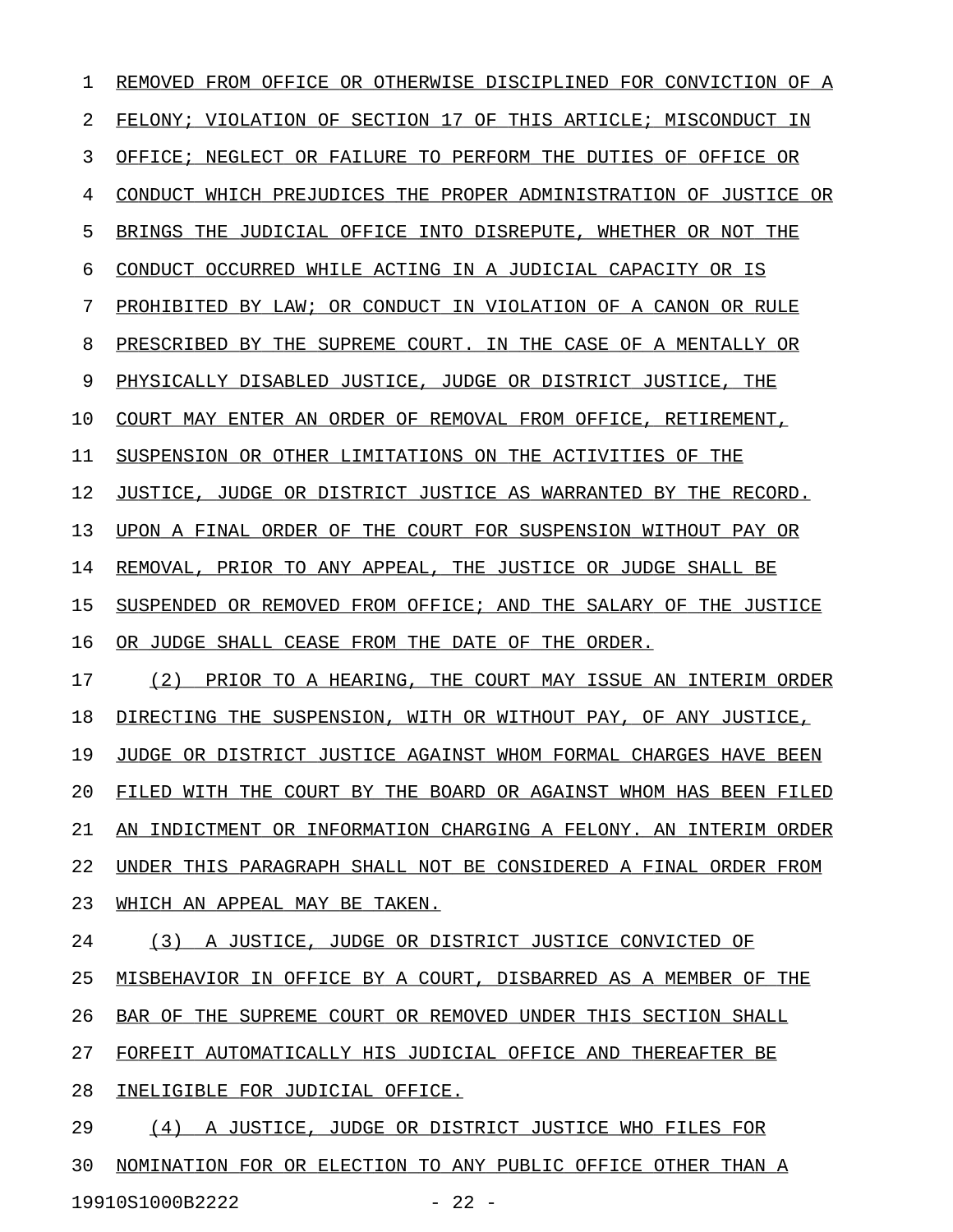1 JUDICIAL OFFICE SHALL FORFEIT AUTOMATICALLY HIS JUDICIAL OFFICE. 2 (5) THIS SECTION IS IN ADDITION TO AND NOT IN SUBSTITUTION 3 FOR THE PROVISIONS FOR IMPEACHMENT FOR MISBEHAVIOR IN OFFICE 4 CONTAINED IN ARTICLE VI. NO JUSTICE, JUDGE OR JUSTICE OF THE 5 PEACE AGAINST WHOM IMPEACHMENT PROCEEDINGS ARE PENDING IN THE 6 SENATE SHALL EXERCISE ANY OF THE DUTIES OF OFFICE UNTIL 7 ACQUITTAL.

8 (2) THAT SECTION 24 OF THE SCHEDULE TO ARTICLE V BE AMENDED 9 TO READ:

10 § 24. JUDICIAL [INQUIRY AND REVIEW BOARD] DISCIPLINE.

11 [THE SELECTION OF THE FIRST MEMBERS OF THE JUDICIAL INQUIRY 12 AND REVIEW BOARD SHALL BE MADE AS FOLLOWS: ONE JUDGE OF THE 13 SUPERIOR COURT, ONE NON-JUDGE MEMBER OF THE BAR OF THE SUPREME 14 COURT, AND ONE NON-LAWYER MEMBER SHALL BE SELECTED FOR TWO-YEAR 15 TERMS; ONE JUDGE OF THE SUPERIOR COURT, ONE NON-JUDGE MEMBER OF 16 THE BAR OF THE SUPREME COURT, AND ONE NON-LAWYER MEMBER SHALL BE 17 SELECTED FOR FOUR-YEAR TERMS; ONE JUDGE OF THE COURT OF COMMON 18 PLEAS SHALL BE SELECTED FOR A TERM OF TWO YEARS, ONE FOR A TERM 19 OF THREE YEARS, AND ONE FOR A TERM OF FOUR YEARS.]

20 (A) THE MEMBERS OF THE JUDICIAL INQUIRY AND REVIEW BOARD 21 SHALL VACATE THEIR OFFICES 90 DAYS AFTER THE ADOPTION OF THE 22 AMENDMENT TO SECTION 18 OF ARTICLE V, AND ALL PROCEEDINGS 23 PENDING BEFORE THE JUDICIAL INQUIRY AND REVIEW BOARD AND ALL 24 RECORDS SHALL BE TRANSFERRED TO THE JUDICIAL CONDUCT BOARD FOR 25 FURTHER PROCEEDINGS.

26 (B) OF THE MEMBERS INITIALLY APPOINTED TO THE JUDICIAL 27 CONDUCT BOARD: THE JUDGE FIRST APPOINTED SHALL SERVE A FOUR-YEAR 28 TERM; AND THE JUDGE NEXT APPOINTED SHALL SERVE A THREE-YEAR 29 TERM. THE DISTRICT JUSTICE INITIALLY APPOINTED SHALL SERVE A 30 TWO-YEAR TERM. OF THE THREE NON-JUDGE MEMBERS OF THE BAR OF THE 19910S1000B2222 - 23 -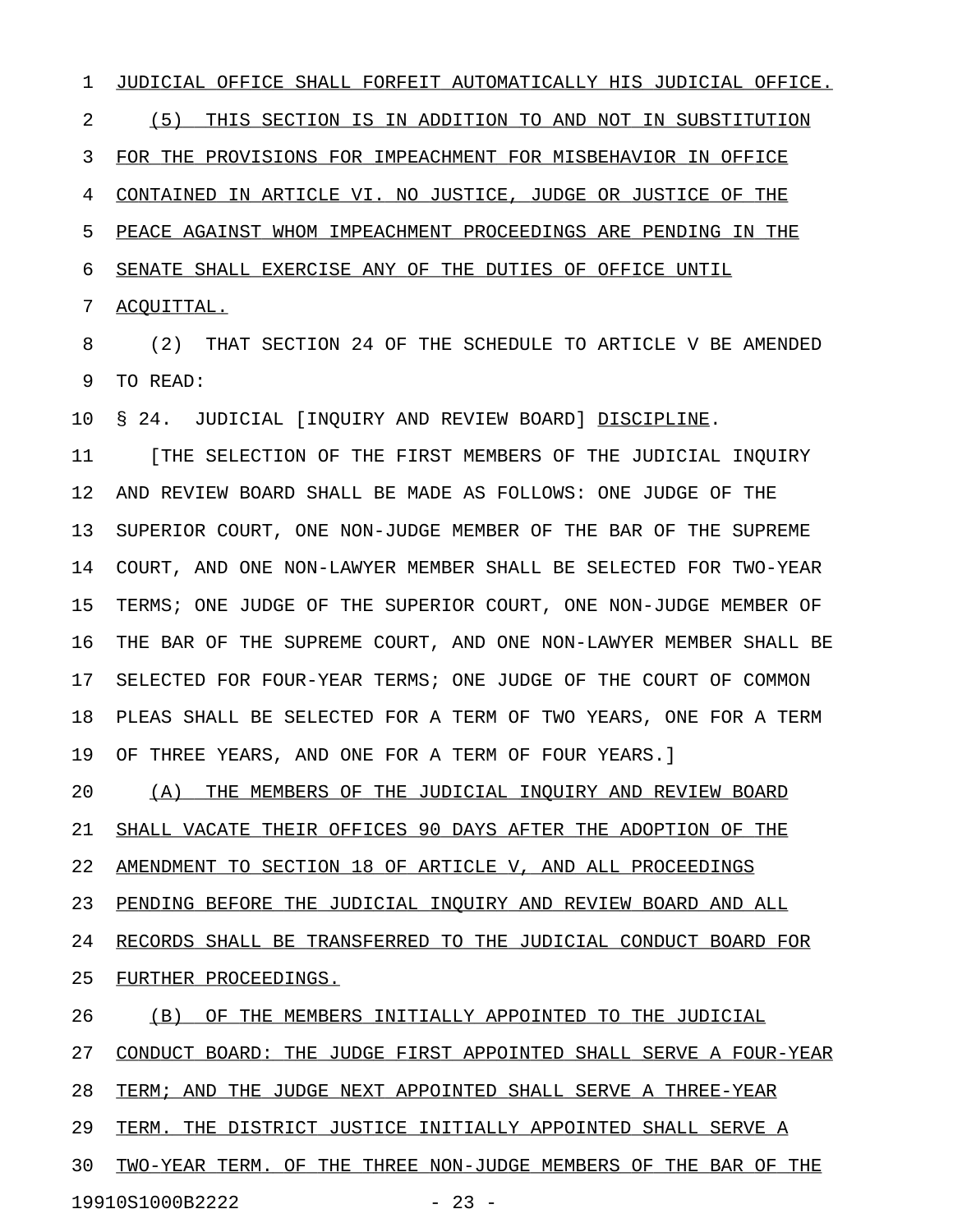1 SUPREME COURT INITIALLY APPOINTED: THE FIRST APPOINTED SHALL 2 SERVE A THREE-YEAR TERM; THE NEXT APPOINTED SHALL SERVE A TWO-3 YEAR TERM; AND THE THIRD APPOINTED SHALL SERVE A ONE-YEAR TERM. 4 OF THE SIX NON-LAWYER ELECTORS INITIALLY APPOINTED: THE FIRST 5 APPOINTED SHALL SERVE A FOUR-YEAR TERM; THE NEXT APPOINTED SHALL 6 SERVE A THREE-YEAR TERM, THE NEXT TWO APPOINTED SHALL SERVE TWO-7 YEAR TERMS AND THE NEXT TWO APPOINTED SHALL SERVE ONE-YEAR 8 TERMS.

9 (C) OF THE THREE JUDGES INITIALLY APPOINTED TO THE COURT OF 10 JUDICIAL DISCIPLINE: THE FIRST APPOINTED SHALL SERVE A FOUR-YEAR 11 TERM; THE NEXT APPOINTED SHALL SERVE A THREE-YEAR TERM AND THE 12 THIRD APPOINTED SHALL SERVE A TWO-YEAR TERM. THE DISTRICT 13 JUSTICE INITIALLY APPOINTED SHALL SERVE A ONE-YEAR TERM. THE 14 MEMBER OF THE BAR INITIALLY APPOINTED SHALL SERVE A FOUR-YEAR 15 TERM. OF THE TWO NON-LAWYER ELECTORS INITIALLY APPOINTED, THE 16 FIRST APPOINTED SHALL SERVE A THREE-YEAR TERM, AND THE NEXT 17 APPOINTED SHALL SERVE A TWO-YEAR TERM.

18 Section 2. (a) The members of the Judicial Inquiry and 19 Review Board appointed heretofore shall vacate their office 90 20 days after the issuance of the proclamation certifying voter 21 approval of the amendments to section 18 of Article V contained 22 herein and all proceedings pending before the board and all 23 records shall be transferred to the Judicial Conduct Board. 24 (b) Of the members initially appointed to the Judicial 25 Conduct Board, the appellate court judge and the common pleas 26 court judge first appointed shall serve four-year terms. The 27 second common pleas court judge and the justice of the peace 28 first appointed shall serve three-year terms. The non-judge 29 member of the bar of the Supreme Court first appointed by the 30 Governor shall serve a four-year term, and the second non-judge 19910S1000B2222 - 24 -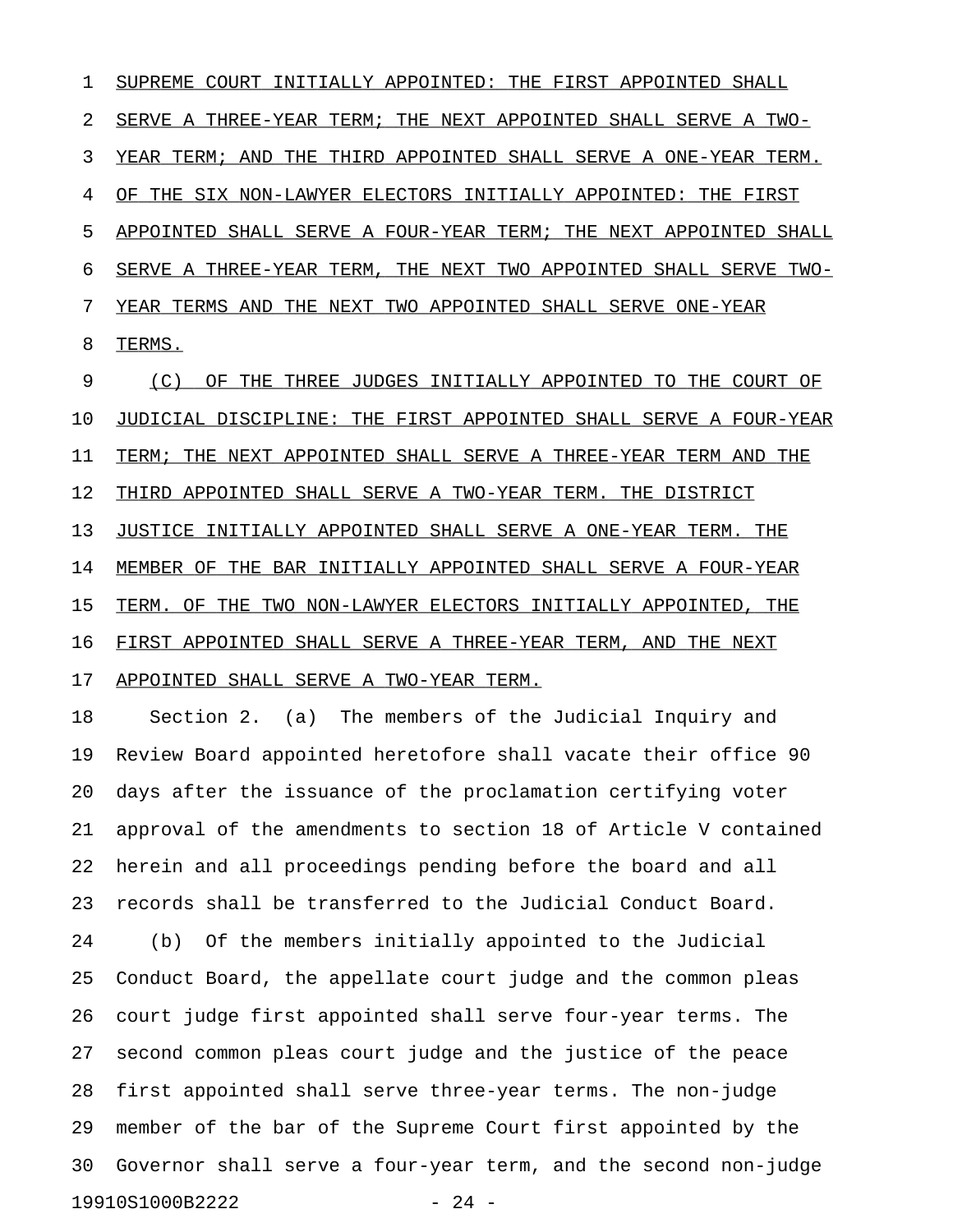1 member shall serve a two-year term. Of the non-lawyer electors 2 appointed by the Governor, the first two appointed shall serve 3 four-year terms; the next one appointed shall serve a three-year 4 term; and the final two appointed shall serve two-year terms. 5 (c) Of the members initially appointed to the Court of 6 Judicial Discipline, the common pleas court judges and the 7 appellate court judge shall serve four-year terms. The non-8 lawyer elector first appointed and the district justice member 9 shall serve three-year terms. The non-judge member of the bar of 10 the Supreme Court and the second non-lawyer elector shall serve 11 two-year terms.

12 Section 3. Upon passage by the General Assembly of this 13 proposed constitutional amendment, the Secretary of the 14 Commonwealth shall proceed immediately to comply with the 15 advertising requirements of section 1 of Article XI of the 16 Constitution of Pennsylvania and shall transmit the required 17 advertisements to two newspapers in every county in which such 18 newspapers shall be published in sufficient time after passage 19 of this proposed constitutional amendment. Upon the second 20 passage of this proposed constitutional amendment by the General 21 Assembly, the Secretary of the Commonwealth shall proceed 22 immediately to comply with the advertising requirements of 23 section 1 of Article XI of the Constitution of Pennsylvania and 24 shall transmit the required advertisements to two newspapers in 25 every county in which such newspapers shall be published in 26 sufficient time after passage of this proposed constitutional 27 amendment. The Secretary of the Commonwealth shall submit this 28 proposed constitutional amendment to the qualified electors of 29 this Commonwealth at the first primary, general or municipal 30 election occurring at least three months after the proposed 19910S1000B2222 - 25 -